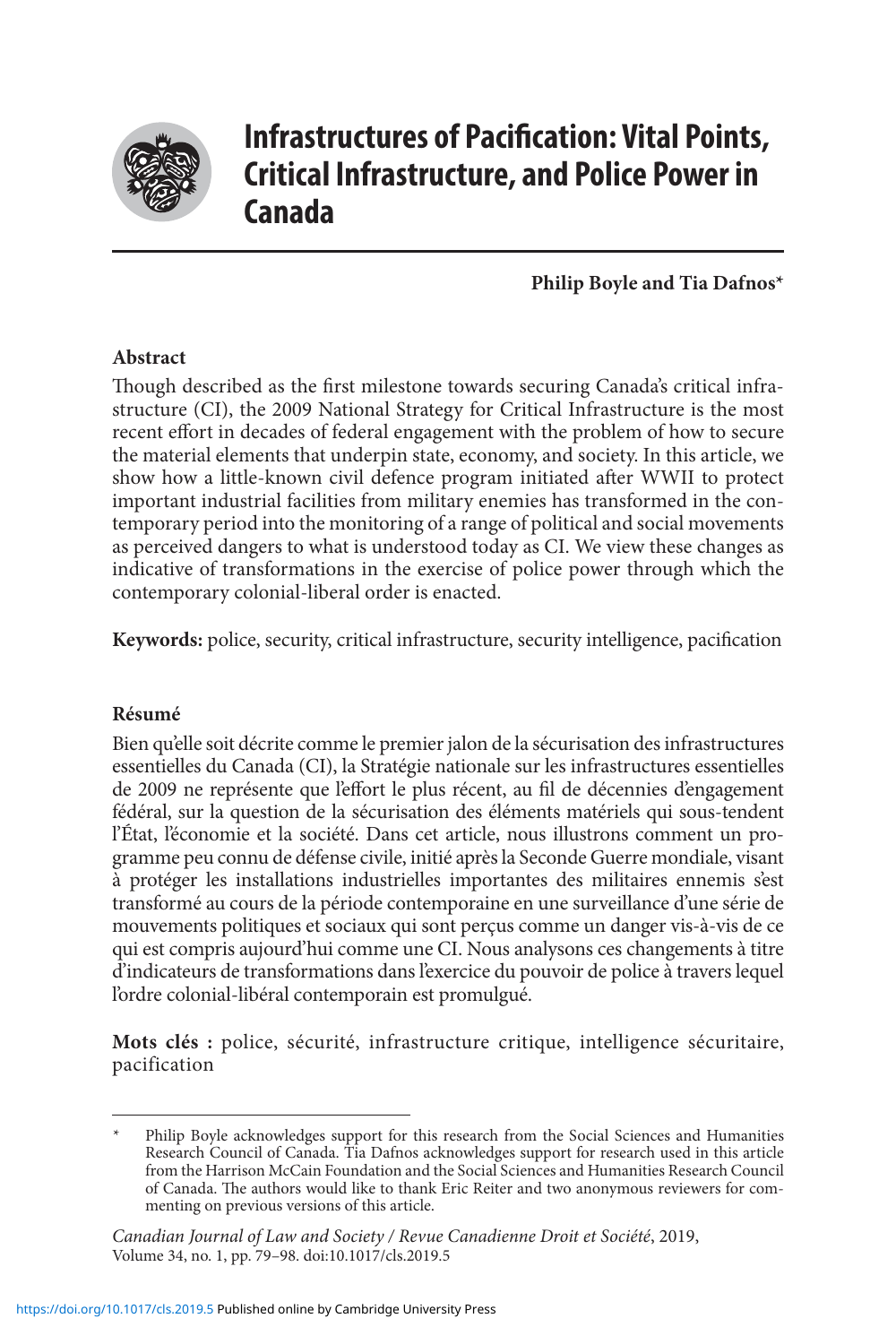## **Police and the Pacification of Infrastructure**

The security of critical infrastructure (CI) systems seems to have emerged in the last two decades as a leading security concern for advanced liberal democracies.<sup>1</sup> Much of this concern came in the immediate aftermath of 9/11, an event that underscored the vulnerability of complex and large-scale infrastructure systems to even low-tech actors with malicious intent. Reinforced by events such as the 2003 Canada/US electrical grid failure and the train bombings in Madrid (2004) and London (2005), countries across the global north rushed to protect essential but fragile CI. In Canada the federal government responded to these concerns by adopting the *National Strategy for Critical Infrastructure* in 2009. The main premises of the *National Strategy* are as follows: first, Canada's CI is vulnerable to a wide range of malicious threats (i.e., terrorism and criminal extremism) and non-malicious hazards (e.g., ice storms, floods, or industrial accidents); second, the vast majority of Canada's CI is owned by private sector actors and/or different levels of government, and responsibility for CI protection is therefore distributed across a diverse range of actors; and third, the federal government, through Public Safety Canada, should play a coordinating role amongst these actors to "prevent, mitigate, prepare for, respond to, and recover from disruptions of critical infrastructure and thereby safeguard the foundations of our country and way of life."<sup>2</sup>

Though described as "the first milestone," the *National Strategy* is the most recent effort in decades of federal engagement with the problem of how to secure the material elements that underpin post-war Canada.<sup>3</sup> In this article, we examine one particular strand of this engagement by focusing on the role of the RCMP in governing what were referred to during the Cold War as "vital points," which was a designation used to indicate important industrial production and supply facilities necessary to mobilize for war. We begin by showing how the RCMP played an integral role in developing national plans for the protection of vital points in the early years of the Cold War that were to be implemented alongside other internal security measures upon invocation of the *War Measures Act* (WMA). A consistent, if amorphous, motivation for these efforts was the apparent threat of sabotage to vital points by covert Soviet forces or Communist sympathizers operating inside the country. One of the main objectives of this article is to show how the protection of vital points from military enemies has transformed in the contemporary period into the monitoring of a range of political and social movements on the

<sup>&</sup>lt;sup>1</sup> The article draws on open source material, documents obtained through Access to Information (ATI) requests, and interviews. ATI request numbers have been included for all documents cited. Historical material on the vital points program was obtained by ATI from Library and Archives Canada from the following collections: Emergency Preparedness Canada (RG 57), Transport Canada (RG 12), Aerospace, Defence, and Industrial Benefits Canada, Department of National Defence (RG 24), Department of Foreign Affairs (RG 25). Archival material was also obtained from the Department of National Defence (DND) Headquarters Directorate of History and

Public Safety Canada, *National Strategy for Critical Infrastructure* (Ottawa: Public Safety Canada, 2009), 3.

<sup>2009), 3.</sup>  $\frac{2009}{3}$ , B. S. 3. Ibid.; see also Philip Boyle and T Shannon. Speed, "From Protection to Coordinated Preparedness: A Genealogy of Critical Infrastructure in Canada," *Security Dialogue* 49, no. 3 (2018): 217–31.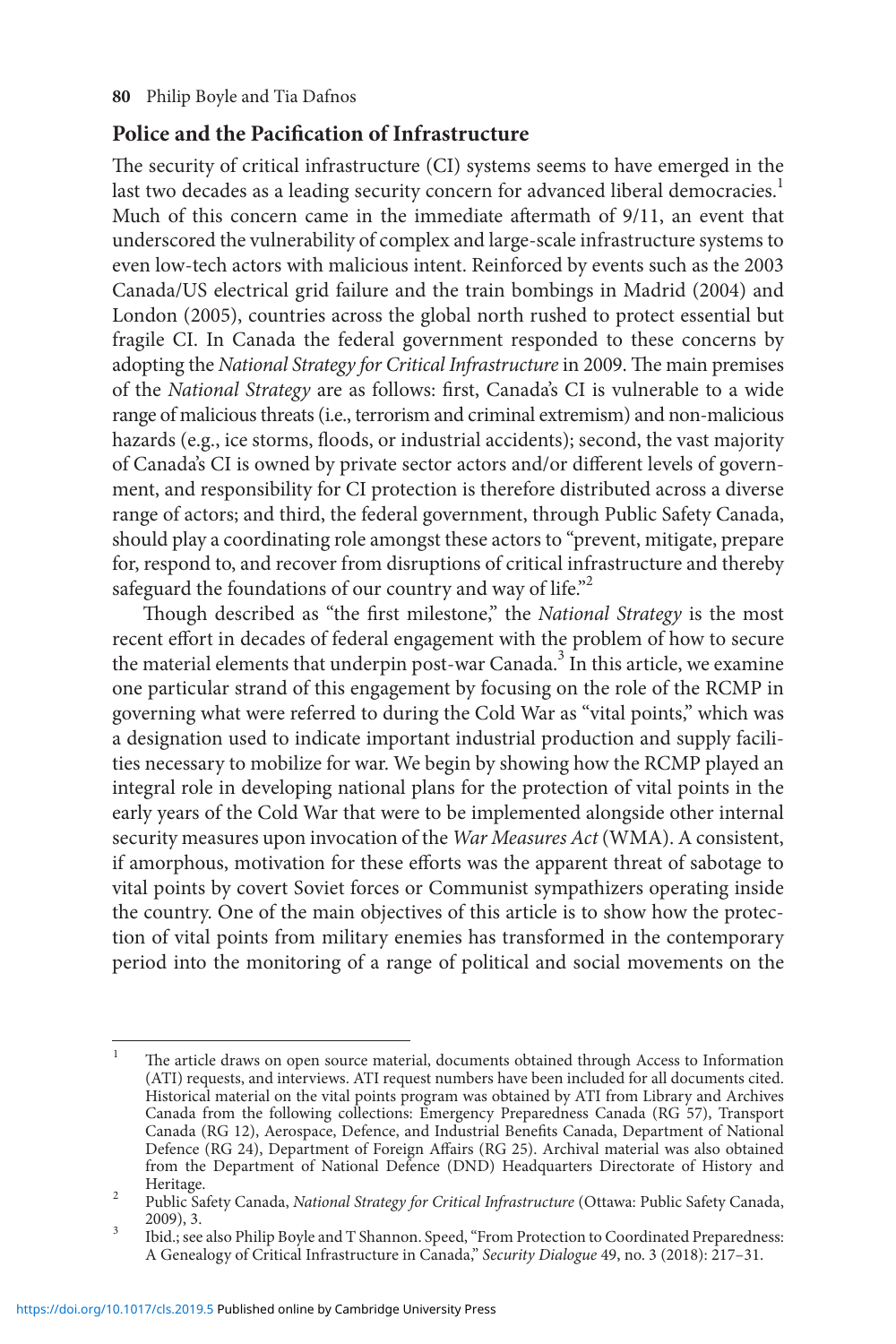basis of the perceived dangers they pose to what is now understood to be "critical infrastructure."4 Yet our aim is not simply to detail a history of how *old* security threats have come to be conflated with a range of *new* security threats to comprise a "heterogeneous field of menace" that security actors must now confront.<sup>5</sup> Instead, we provide a genealogy of the preceding discursive and socio-legal transformations that have made such conflations institutionally possible. In particular, we show how security intelligence came to be embraced in the 1990s as a solution for the inadequacies of inherited Cold War-era policies and institutionalized in new intelligence networks anchored by the RCMP. A notable feature of these networks is the aim of enhancing coordination and information-sharing between the RCMP and the private sector owners and operators of CI across Canada. Intelligence work is typically considered to be the preserve of the state, yet this intelligence network exhibits a high degree of strategic and operational alignment between the RCMP and the in-house security outfits of private CI owner-operators as it matures. Below we show how these connections arise from a discursive reformulation of vital points into the contemporary notion of CI in the late 1990s and an expansive understanding of risk to constitute an expanding intelligence apparatus in which crime, terrorism, and political protest, amongst other activities, can be conflated as threats to the liberal *way of life*.

The wider dynamics that our investigation illuminates are not the civilianization of military concerns or the creeping militarization of civilian governance. Nor is this a story of scope creep in which longstanding security programs have simply broadened over time. In our view, our analysis is about transformations in the operations of power at work in the fabrication of the liberal social, political, and economic order. For Neocleous, the economic and political order of liberalism "is not a spontaneous order" but an ongoing accomplishment enabled by the operations of a particular form of power: police power.<sup>6</sup> Here, Neocleous is recovering the older and broader meaning of "police" found in the eighteenth century city-states of the German territories characterized by extensive and intensive regulations on collective life in the name of promoting "good welfare and the condition of good order."<sup>7</sup> Foucault has shown how the vast and detailed regulatory reach of eighteenth-century police would later be problematized by early liberal thinkers for exemplifying the tendency for state overreach when contemplating the proper limits of state power.<sup>8</sup> But concern with the political administration

<sup>4</sup> Tia Dafnos, "Pacification of Indigenous Struggles in Canada," *Socialist Studies* 9, no. 2 (2013): 57–77; Tia Dafnos, Scott Thompson, and Martin French, "Surveillance and the Colonial Dream: Canada's Surveillance of Indigenous Protest," in *National Security, Surveillance, and Terror: Canada and Australia in Comparative Perspective*, ed. Kevin Walby, Randy Lippert, Ian Warren, and Darren Palmer (Basingstoke: Palgrave-MacMillan, 2016), 319–42; Jeffrey Monaghan and Kevin Walby, "Surveillance and Environmental Movements in Canada: Critical Infrastructure Protection and the Petro-Security Apparatus," *Contemporary Justice Review* 20, no. 1 (2017): 51–70; Shiri Pasternak and Tia Dafnos, "How Does a Settler State Secure the Circuitry of Capital?," *Environment* 

Monaghan and Walby, "Surveillance and Environmental Movements," 52.<br>
Mark Neocleous, "A Brighter and Nicer New Life': Security as Pacification," Social & Legal Studies<br>
20, no. 2 (2011): 191–208.

<sup>20,</sup> no. 2 (2011): 191–208. <sup>7</sup> Mark Neocleous, *War Power, Police Power* (Edinburgh: University of Edinburgh Press, 2014), 30. <sup>8</sup> Michel Foucault, Security Territory, *Population* (New York: Picador, 2007).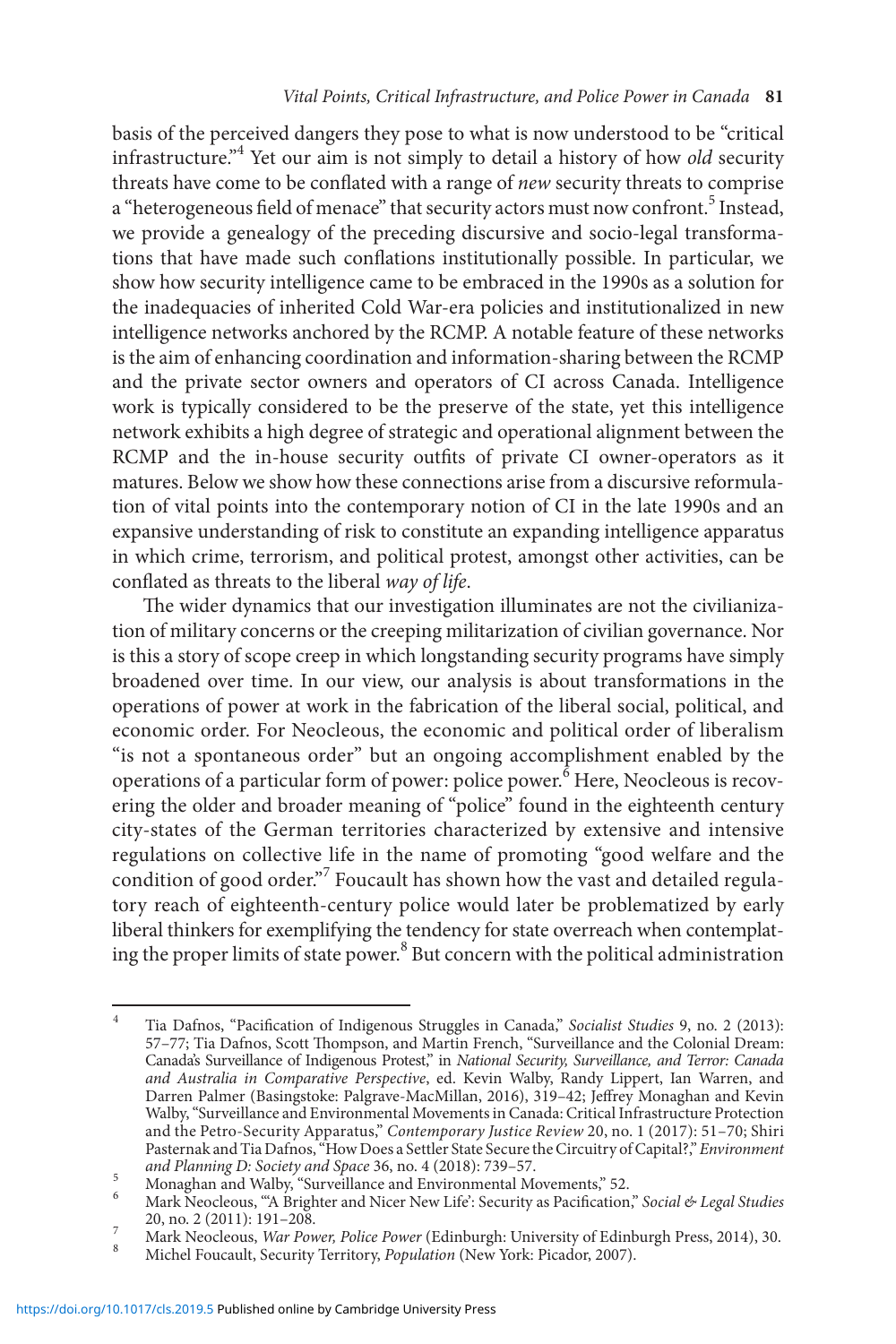of "good order" did not simply disappear with the invention of the biopolitical practices of liberalism.<sup>9</sup> To the contrary, police power continues to be an operative form of power through which the liberal order is structured and enforced, the inherent violence of which is masked when carried out in the name of "security." From this perspective, security is therefore better understood as *pacification,* in which police power is active in producing *particular kinds* of order through the suppression of populations, relations, and activities deemed to be "out of order."

We view the governance of infrastructure as a key plane for the exercise of police power in the fabrication of the contemporary liberal order. What is recognized today as CI "protection" or CI "security," in other words, is a pacification project with deep roots in the founding and enforcement of liberalism as a political project. Indeed, infrastructures *themselves* are already pacification projects in a dual sense: the material laying of infrastructure is a modality of pacification that overwrites inherited social, political, and economic activities and spaces with new geometries of power while simultaneously enabling the circulation of agents of state surveillance and control to monitor national frontiers distant from the centres of colonial power.<sup>10</sup> Strategies to secure the same infrastructure can thus be seen as a form of *reflexive* pacification insofar as they envelop the very instruments of pacification with a second-order laminate of police power that operates to smooth out potential disruptions to the material foundations of capital accumulation.

Our analysis is foundationally about transformations in the ensemble of mechanisms through which police power—understood as the power to fabricate order/pacify disorder—operates in relation to the material elements of exchange and circulation in post-war Canada. As we show below, throughout much of the Cold War period, this exercise of police power derived from the wartime emergency powers of the federal government and took the form of vast and secret taxonomies of industrial systems and their vulnerabilities. Today, the exercise of police power no longer derives from exceptional emergency power and nor does it take the form of "endless lists and classifications" that is characteristic of police power.<sup>11</sup> Instead, the exercise of police power today is accomplished through the "normal" powers of the federal government and operates by extending surveillance in the form of "security intelligence" on domestic populations deemed to threaten advanced liberal visions of economic order. Decoupling the mechanisms of police power from exceptional emergency power and the needs of industrialized warfare is a relatively recent shift in governance that has had the paradoxical effect of radically extending the surveillance of domestic populations in ways that

<sup>9</sup> Neocleous, *War Power*; Markus Dubber and Mariana Valverde, *The New Police Science: The Police Power in Domestic and International Governance* (Stanford, CA: Stanford University Press, 2006); Mark Neocleous, *Critique of Security* (Toronto and Montreal: McGill-Queen's University Press,

<sup>2008).</sup> <sup>10</sup> Laleh Khalili, "The Roads to Power: The Infrastructure of Counterinsurgency," *World Policy* 

*Journal* 43, no. 1 (2017): 93–99. <sup>11</sup> Colin Gordon, "Governmental Rationality: An Introduction," in *The Foucault Effect: Studies in Governmentality*, ed. Burchell Graham, Colin Gordon, and Peter Miller (Chicago: The University of Chicago Press, 2001), 10.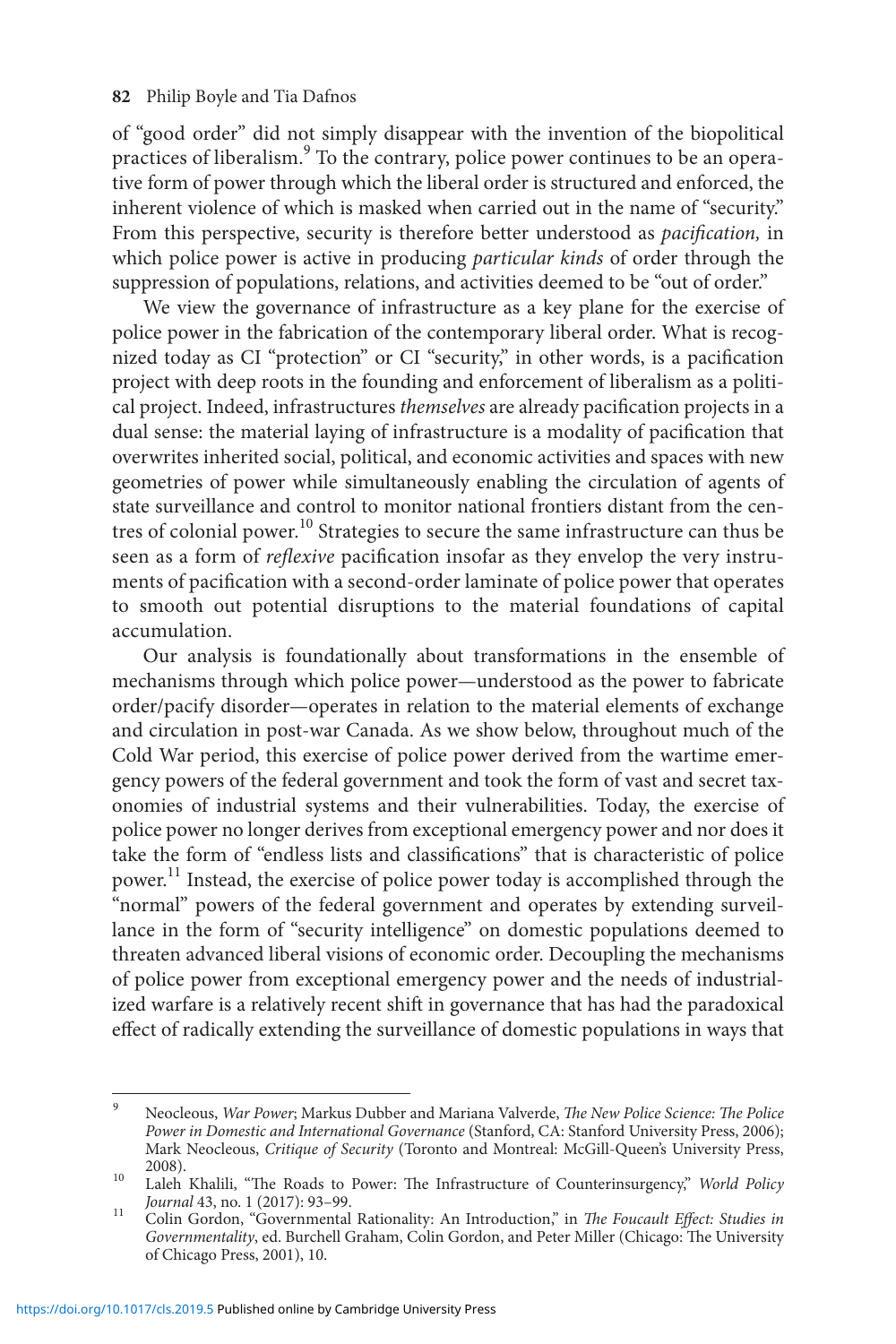are routine, ongoing, and mostly consistent with liberal rule. How and under what conditions this shift occurred is the focus of this article.

#### **The Political Administration of Circulation**

We begin this article with the observation that, despite the apparent newness with which concerns about CI were articulated in the late 1990s and early 2000s, the protection of "vital," "critical," or "essential" networks is a problem that is intrinsic to the political administration of life itself. Foucault has examined how, in the context of "resistances, revolts, and insurrections of conduct" of the eighteenth century, the early modern arts of liberal governance emerged in response to the new question of "how things should circulate or not circulate."12 Taking the "fine materiality of human existence and coexistence, of exchange and circulation" found in the early modern town as the crucible of the problem, Foucault analyzed the emergence of strategies capable of "allowing circulations to take place, of controlling them, sifting the good and the bad, ensuring that things are always in movement, constantly moving around, continually going from one point to another, but in such a way that the inherent dangers of this circulation are cancelled out."<sup>13</sup>

Foucault diagnosed how the problem of managing circulation became a "privileged object for police."<sup>14</sup> This form of early-modern statecraft concerned itself not only with the numbers, health, and living conditions of subject-citizens of the state but also with the "space of circulation" in which people and things were embedded.<sup>15</sup> Foucault characterized the space of circulation as the "milieu," itself composed of "natural givens—rivers, marshes, hills—and a set of artificial givens—an agglomeration of individuals, of houses, etc."16 While biopolitical strategies developed in relation to the discovery of the population and its statistical regularities, the material elements composing the milieu of circulation continued to be an object and target for police administration. "Thus, police will be concerned with the condition and development of roads, and with the navigability of rivers and canals, etc."17 Gradually the political technologies of police developed into highly detailed regulations and urban ordinances through which the problems of dense coexistence and circulation could be managed not only to immunize the state from insurrection but to organize the spaces and relations of production of the emerging liberal and capitalist order.<sup>18</sup>

In the nineteenth and twentieth centuries, the utopian dream of the wellordered town was transposed to the level of the nation-state, making the state "into a sort of big town, arranging things so that the territory is organized like

<sup>&</sup>lt;sup>12</sup> Foucault, *Security, Territory, Population,* 28, 64.<br>
<sup>13</sup> Ibid., 339, 65.<br>
<sup>15</sup> Ibid., 325.<br>
<sup>15</sup> Ibid., 326.<br>
<sup>16</sup> Ibid., 21.<br>
<sup>16</sup> Ibid., 226.<br>
<sup>16</sup> Ibid., 225.<br>
<sup>16</sup> Ibid., 225.<br>
<sup>16</sup> Ibid., 325.<br>
<sup>16</sup> Ibid., 325 New York: Routledge, 2009).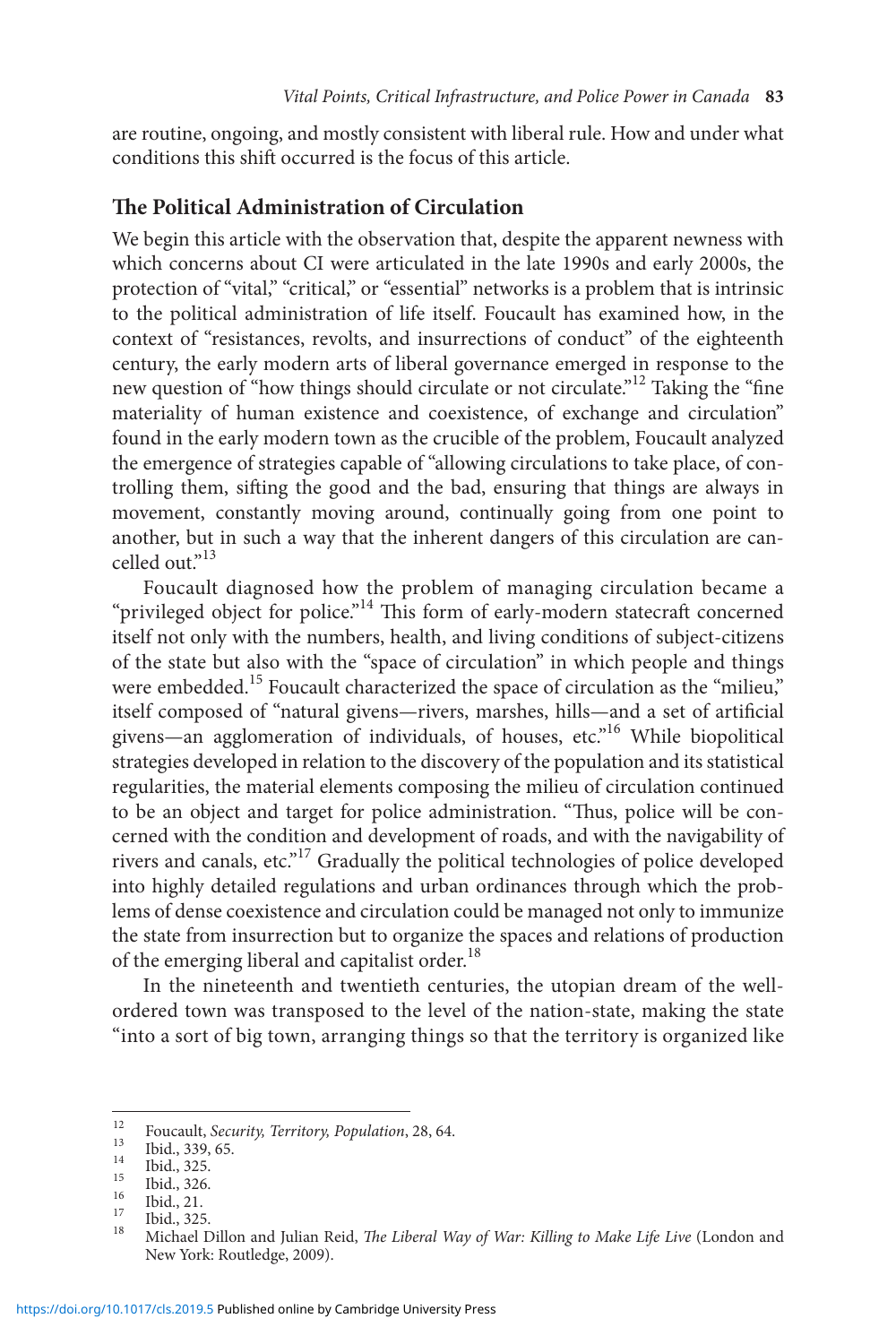a town, on the model of a town, and as perfectly as a town."<sup>19</sup> This vision underpinned the development of national infrastructures that became the backbone and lifeblood of capitalist nation-states and of global trade. From roads, rivers, canals, and grain stores to railways and electrical grids, the development of national infrastructures extended the foundation for the contemporary liberal and capitalist order by enabling access to—and mobility of—land, resources, labour, and markets. But beneath the modernist vision of the well-ordered nation bound by national infrastructure lies a far messier reality: infrastructures break, corrode, and fail; they are vulnerable to disruption from weather, animals, and accidents; infrastructures are targeted as symbols of rule by distant colonial powers, easily downed by labour disputes, and predictably fail in unpredictable ways due to their own complexity.20 Moreover, by the early twentieth century, it was recognized that the material networks developed to enhance the biopolitical vitality of the population were prone to fail in potentially catastrophic ways, introducing new sources of vulnerability to human populations that required intervention. These problems introduced a new and reflexive concern with *systems vulnerability* to the project of biopolitical modernity that Collier and Lakoff have referred to as vital systems security. Whereas the "classical" mechanisms of biopolitical security emerging in the eighteenth century enframed human populations as objects to be known and governed, systems vulnerability emerged in the twentieth century as a problemspace for government action in relation to the vital but vulnerable instruments of circulation on which biopolitical modernity had come to depend.<sup>21</sup>

## **The RCMP and Industrial Security During the Cold War**

Far from being displaced by the biopolitical strategies of liberalism, the emergence of systems vulnerability as a distinct problem-space in the early twentieth century assured that the exercise of police power would remain a feature of contemporary liberal governmentality. In the late 1800s, police-like powers were already being exercised by the colonial government to organize trade and monitor Indigenous populations in post-Confederation Canada.22 In the mid-twentieth century, the needs of industrialized warfare reoriented and consolidated the fragmentary exercise of police power into a flexible and mutable framework established to secure civilian industrial facilities necessary to mobilize for war. These efforts derived

<sup>&</sup>lt;sup>19</sup> Foucault, *Security, Territory, Population*, 226.<br><sup>20</sup> Stephen Graham and Nigel Thrift, "Out of Order: Understanding Repair and Maintenance," *Theory*, *Culture & Society* 24, no. 3 (2007): 1–25; Stephen Graham, ed., *Disrupted Cities: When* 

*Infrastructure Fails* (London and New York: Routledge, 2010). <sup>21</sup> Stephen Collier and Andrew Lakoff, "The Vulnerability of Vital Systems: How 'Critical Infrastructure' Became a Security Problem," in *Securing "The Homeland": Critical Infrastructure, Risk and (In)Security, Political Perspectives* (London and New York: Routledge, 2008); Stephen Collier and Andrew Lakoff, "Vital Systems Security: Reflexive Biopolitics and the Government of Emergency," Theory, Culture & Society 32 no. 2 (2015): 19-51.

Emergency," *Theory, Culture & Society* 32 no. 2 (2015): 19–51. <sup>22</sup> Jeffrey Monaghan, "Settler Governmentality and Racializing Surveillance in Canada's North-West," *Canadian Journal of Sociology* 38, no. 4 (2013): 487–508; Mariana Valverde "'Peace, Order, and Good Government': Policelike Powers in Postcolonial Perspective," in *The New Police Science: The Police Power in Domestic and International Governance* (Stanford, CA: Stanford University Press, 2006), 73–106.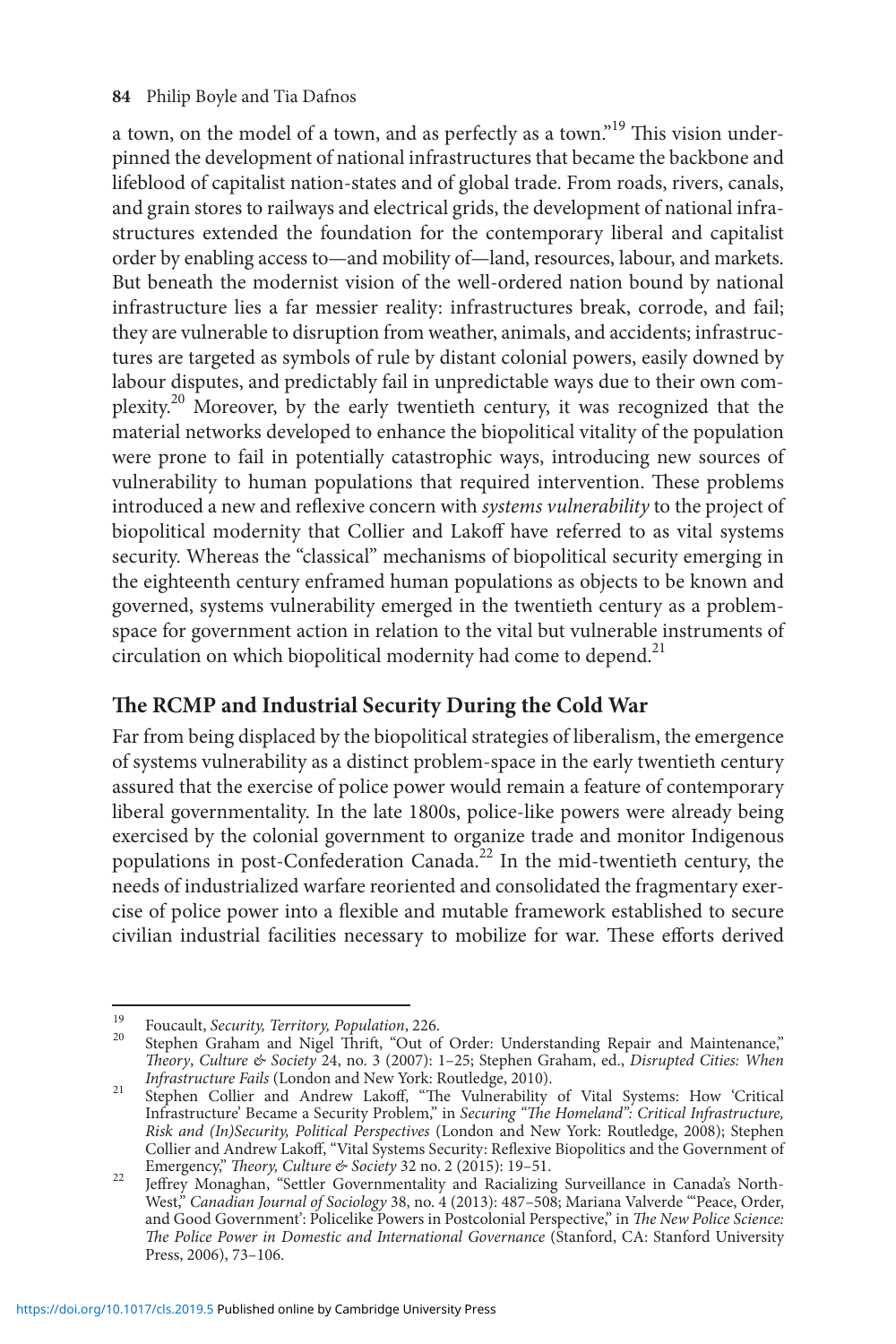from the Internal Security provisions of the federal War Book of 1948 that were to come into effect upon declaration of a national emergency under the WMA. Alongside general measures such as controlling ships, aircrafts, and essential supplies, the War Book assigned the Minister of Justice (and thus the RCMP) specific responsibilities for countering subversion by identifying and detaining persons considered to be "dangerous to the safety of the State," as well as for the protection of vital points, which it defined as "an administrative or industrial establishment that is essential to the prosecution of a war effort or to the maintenance of basic economic life, and for which there is no satisfactory alternative."<sup>23</sup> Modeled as they were on the British system, these responsibilities were to be operationally distinct within the RCMP, thus introducing a distinction between the security and emergency/protective service branches of the service that would be entrenched in the decades to follow.<sup>24</sup>

In light of the responsibilities assigned by the War Book, the RCMP embarked on an elaborate program of industrial security in 1948 that spanned much of the Cold War. These efforts formed a considerable but lesser-known component of the agency's efforts to combat the "fifth column" of Soviet operatives thought to be active in Canada at the time.<sup>25</sup> In one sense, the protection of vital points was an obvious area for extending the RCMP's efforts because industrial labour unions were seen to be susceptible to Communist infiltration. At the same time, however, the protection of vital points was viewed as something conceptually distinct from the RCMP's other internal security programs and those of other federal entities—a problem unto itself rather than simply a new theatre to pursue Communists. An RCMP memo from the early 1950s describes this new domain as such: "This is a matter separate from civil defence, which is concerned with the protection and provision of assistance to the civil population, and the protection of property generally against the effects of an enemy attack. The problem I am referring to is related solely to essential services—transportation, electrical power, manufacturing, etc." $26$ 

Just as the seventeenth- and eighteenth-century *Polizeiwissenschaft* carved out a sphere of expertise in relation to circulation in the early modern towns of the German territories, so too did the RCMP carve out a new area of expertise as regulators of industrial security during the Cold War.<sup>27</sup> This consisted of two main sets of activities for the RCMP: first, arranging for the physical protection of the most important vital points—those designated as Category I by an inter-departmental steering committee—under invocation of the WMA; and second, to inspect and

<sup>&</sup>lt;sup>23</sup> War Book, Chapter III—Internal Security Measures. Privy Council Office. September 1948. LAC RG57-B-1, vol. 4, book no. 87. A-2015-00053.

RG57-B-1, vol. 4, book no. 87. A-2015-00053. <sup>24</sup> Lawrence Aronsen "'Peace, Order and Good Government' during the Cold War: The Origins and Organisation of Canada's Internal Security Program," *Intelligence and National Security* 1, no. 3

See Reg Whitaker and Gary Marcuse, *Cold War Canada: The Making of a National Insecurity State,*<br>1945–1957 (Toronto: University of Toronto Press, 1994).

*<sup>1945</sup>* Memo from Commissioner Nicholson to provincial Attorneys General (n.d.). From context and placement in files this memo was likely produced in 1951. LAC RG 57, A-2015-00053.

placement in files this memo was likely produced in 1951. LAC RG 57, A-2015-0053. **Example 1951.** 2015-00053. 27 Franz-Ludwig Knemeyer, "Polizei," *Economy and Society 9*, no. 2 (1980): 172–96.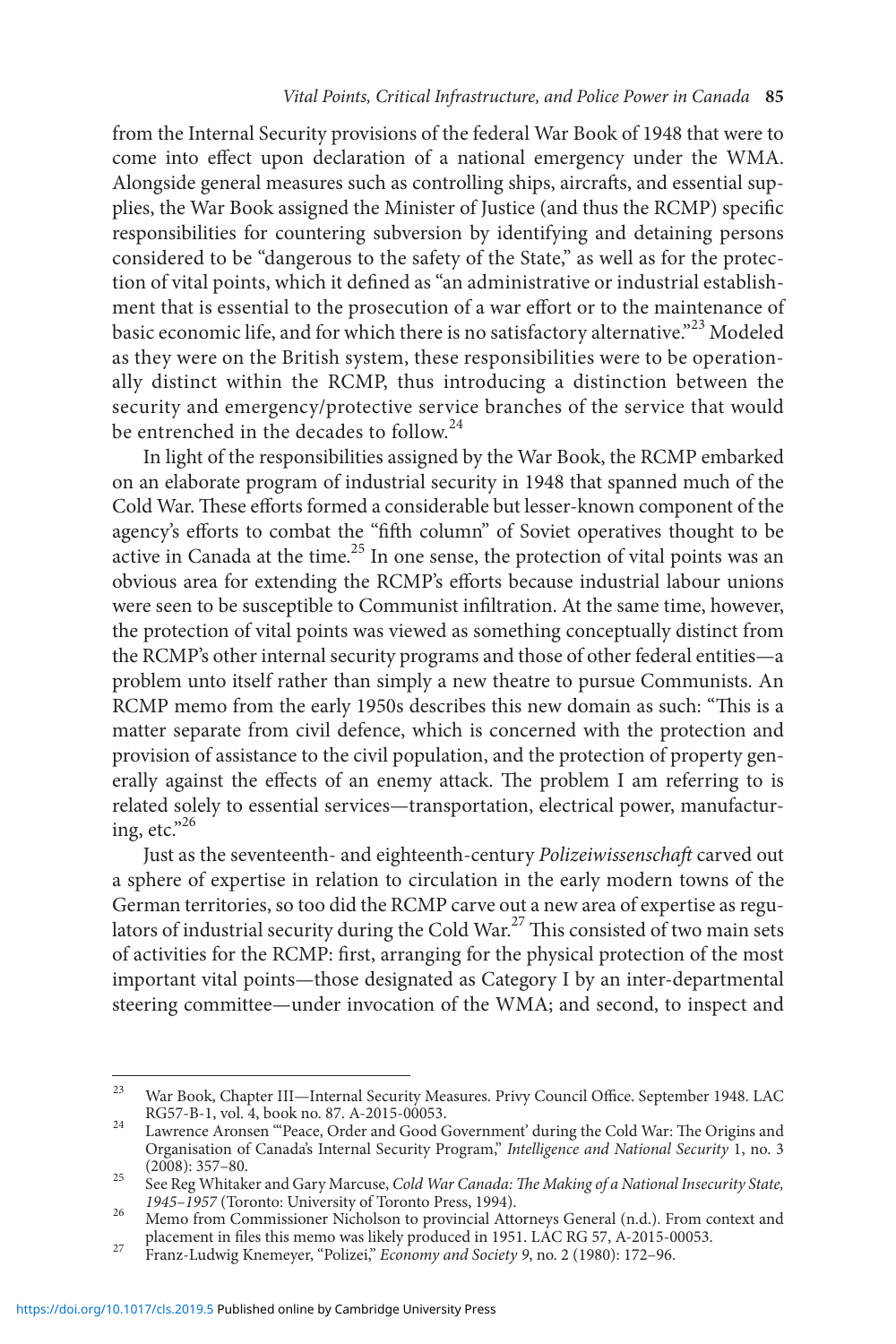advise on physical security for all listed vital points outside of war. Agreements with the Armed Forced enabled the RCMP to share responsibility for protecting Category I vital points during war for up to six months. Under these agreements, plans for the protection of vital points were coordinated by the same joint committee also responsible for the more infamous internment operations carried out under the WMA. From an operational standpoint, keeping saboteurs *out* of vital points and foreigners *inside* internment camps were logistically inverse but equivalent operations that could be planned together and carried out as one.<sup>28</sup>

The second set of activities—inspecting and advising industrial facilities on emergency protective measures to be implemented by owner/operators themselves under declaration of war—constituted a much more active component of the program for the RCMP. In the decades after 1951, the agency conducted hundreds of security inspections and produced countless pages of inspection reports on industrial and administrative facilities across the country. The advent of intercontinental missiles in the late 1950s that could deliver atomic weapons with little warning raised the question of whether it was useful to continue with such highly localized efforts, but updated military assessments concluded that sabotage remained probable after the initial phase of nuclear war in an attempt to delay recovery operations.29 The field surveys conducted by the RCMP expanded in the 1960s to include energy, communication, and transportation networks determined to be essential for post-strike evacuation and continuity of government operations. The entire St. Lawrence Seaway was identified as offering "unlimited electronic possibilities to the enemy to monitor our communications, planting aids to guided missiles, or stockpiling delayed action bombs," and in 1961, the RCMP set about a survey of the seaway in preparation for post-strike recovery operations.30

The FLQ crisis in 1970 radically expanded the already stretched capabilities of the RCMP with respect to vital points. Famously, the FLQ crisis is the only time outside of WWI and WWII that the WMA was invoked, yet nearly two decades of preparation were found to be inadequate for countering the low-grade guerrilla tactics the FLQ were known for when the act was invoked in the fall of 1970. A situation assessment put together in the immediate aftermath of the crisis concluded that these tactics were the forbearers and lifeblood of future "revolutionary wars" in which small groups of subversives would infiltrate civil institutions such as churches and political organizations, then escalate to "attacks on the systems upon which civil society depends," such as "communication systems and supporting services," "power source systems—hydro, thermal, gas, etc.," and "transportation systems—ground, air, and water," culminating in "all-out warfare against

<sup>&</sup>lt;sup>28</sup> Army Committee on Internship Operations & Vital Points, RCMP-Army Plan for Vital Points, December 18, 1950. LAC RG 24, A-2015-00168.

<sup>29</sup> Memo to J. K. Starnes, Chairman, Joint Intelligence Committee, Department of External Affairs, from J. C. Morrison, Acting Chairman, Interdepartmental Committee on Vital Points, January 20, 1960. Response to Morrison from Starnes, February 18, 1960. LAC RG 57, A-2015-00053.

<sup>1960.</sup> Response to Morrison from Starnes, February 18, 1960. LAC RG 57, A-2015-00053. <sup>30</sup> Memo to R. B. Curry, Director, Emergency Management Organization, re: Security Surveys— St. Lawrence Seaway, from G. W. Mudge, OIC, Emergency Planning Branch, RCMP, July 4, 1961. LAC RG 57, A-2015-00053.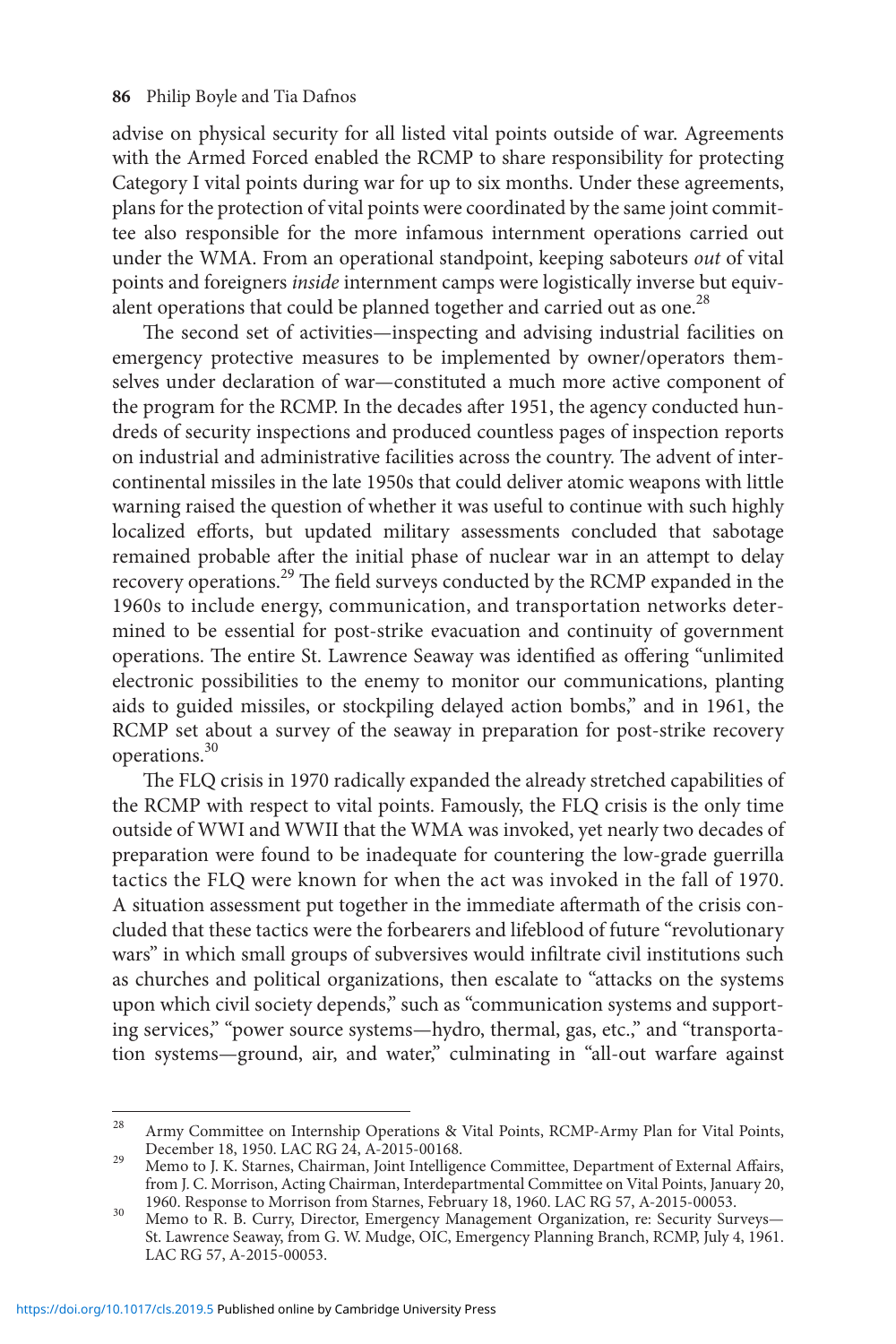Government Armed Forces with the intent to take-over national and local governments and establish a revolutionary government."<sup>31</sup> Informed by this forecast, the federal government directed a second, "Vital Points (Peace)," program to be administered alongside the "Vital Points (War)" program. Whereas the existing war program continued to define a vital point in terms of prosecuting or recovering from war against military enemies, the demands of armed conflict are conspicuously absent from the new program; instead, a "vital point" was defined as any facility "essential for government operations, the economy, or the morale of the population."32

For the RCMP, the predictable effect of administering a second vital points program with vastly broader terms was an exponential increase in the scope and complexity of the field inspections under the program during the 1970s. After thirty years of on-and-off updating, the war list contained just under 1,000 facilities by the mid-1970s, while the peace list, initiated in 1971 with a few dozen government buildings in Ottawa and Montreal, topped 6,000 points within seven years. The sheer number of listed facilities was further complicated by hardening jurisdictional disputes between Ottawa and the provinces that forced the RCMP to manage war and peace lists for facilities under federal jurisdiction as well as war and peace lists for each province, leading to thousands of listings distributed across twenty-two working ledgers near the end of the decade. To streamline the situation, the federal government dissolved the war and peace distinction in 1979, reasoning "most vital points have the same significance and require the same protection whether the country is at war or in a state of civil unrest," and reorganized the entire pool of vital points according to federal and provincial jurisdiction.<sup>33</sup> These changes stabilized the federal vital points lists to fewer than one hundred Category I vital points and several hundred lower-priority listings by the middle of the 1980s.

The decade-long experiment with parallel vital points programs foreshadows the reorientation of police power away from external military enemies towards a broader range of politically-motivated "subversives" as well as the downgrading of war amongst the factors determining what was "vital" to the nation. Nevertheless, plans for the protection of vital points remained formulated with the intent of being "stood up" and "wound down" upon invocation and revocation of a national emergency under the WMA. While the RCMP worked with owner/operators of vital points to develop emergency protection plans for much of the Cold War, implementation of those plans was nevertheless contingent upon such a declaration (as well as upon the willingness of owner/operators to do so, which the RCMP seemed to regard as a dubious assumption). Similarly, the RCMP's own plans to protect Category I vital points necessitated the declaration of a national emergency to become operational.

<sup>&</sup>lt;sup>31</sup> Analysis of Target Selection During Revolutionary War, January 5, 1971. LAC RG 12,  $A-2015-00114$ .

A-2015-00114. See: Protection of Vital Points, December 14, 1970. LAC RG 12, A-2015-00114.

<sup>&</sup>lt;sup>33</sup> Peacetime Vital Points, September 26, 1979. LAC RG 12, A-2015-00114.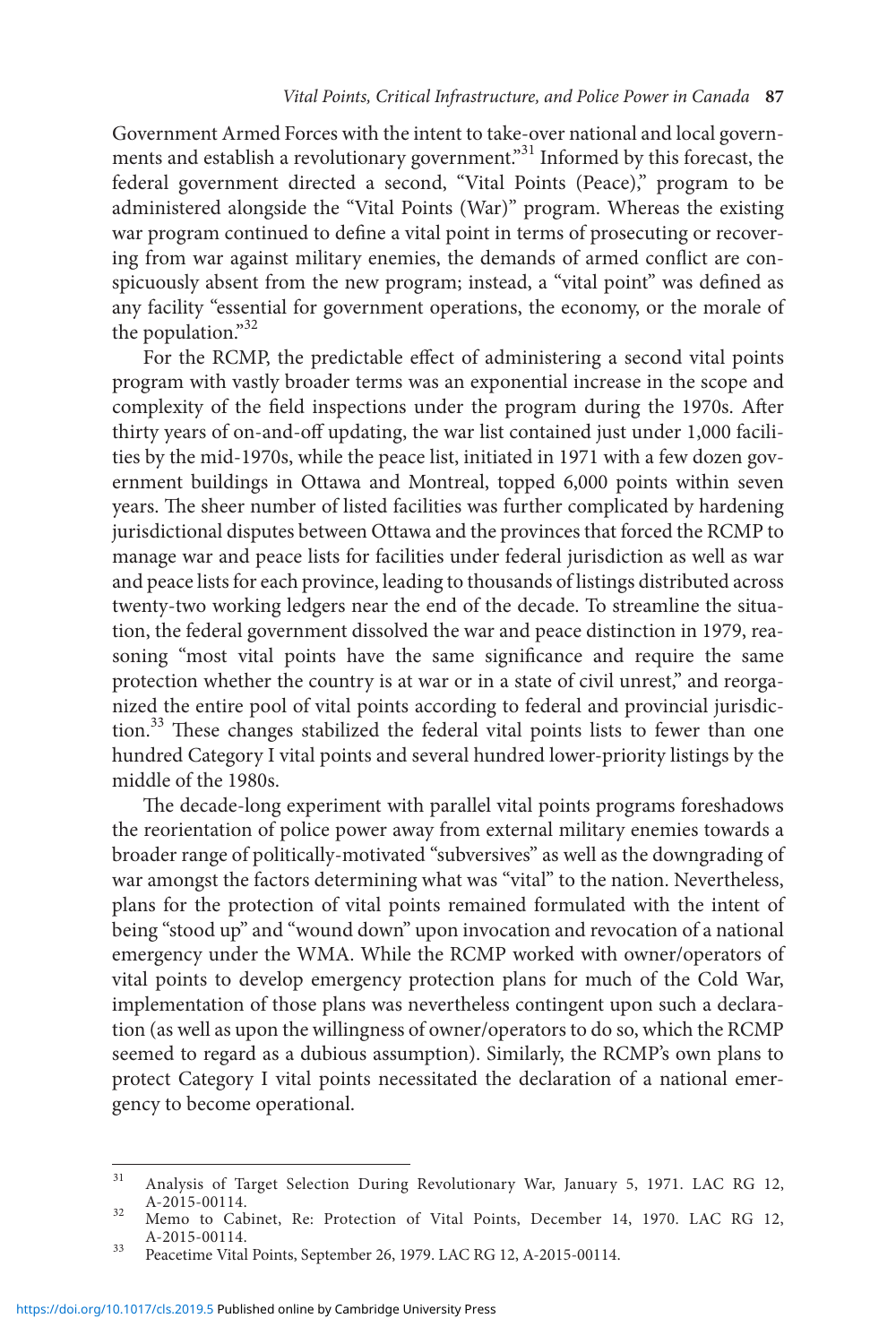In the mid-1980s an external review of the vital points program (the "Geddes review") concluded that the emphasis on time-limited emergency protection was insufficient in light of what it warned to be the coming era of "computer crime, mass destruction terror, and mind manipulating communications."34 The review recommended that Emergency Preparedness Canada (EPC)—which was then overseeing the program—shift from encouraging temporary emergency protection to fostering an "ongoing state of physical protection" amongst the owner/ operators of vital points. Rather than providing direct financial assistance for this ongoing state of security, it encouraged EPC to develop a range of information products to entice and guide investments in security on the part of owner/operators.<sup>35</sup> The provision of accurate and up-to-date intelligence on threats to vital points was envisioned as one form of such support, yet the review also noted that there was practically no institutionalized capacity to provide such intelligence to the private sector owner/operators of vital points: "The main limitation in the Canadian Vital Points Program is the practice of self-help, amateur security intelligence estimates. It provides a dangerous base for the contingency planning of the protection of the nation's vital points and must be replaced by professional security intelligence processes."<sup>36</sup>

The review consequently recommended the creation of a dedicated "security estimate" to provide information on the status of threats to vital points tailored to specific industrial sectors and geographic regions. "In time, the estimate should deal with specific targets such as pipelines, air transportation systems, computer systems, telecommunications systems, etc. so that their vulnerability can be assessed in relation to the threat as a basis for updating the contingency protection plans."37 The McDonald Commission came to a similar conclusion in its review of the RCMP's Security Service. Noting that the Security Service had failed to provide useful advice on the threat of sabotage to vital points, it recommended that its proposed intelligence agency (after 1984, CSIS) "should be responsible for reporting intelligence on new targets of terrorists or saboteurs to the Advisory Committee on Vital Points."<sup>38</sup>

The critiques of the Geddes review and McDonald Commission are early signals of the embrace of security intelligence to come in the 1990s. But rather than being installed as an add-on to existing practices as envisioned by the Geddes review and the McDonald Commission, security intelligence would instead be positioned as a key regulatory mechanism within a wider political and discursive reconceptualization of "vital points" into the contemporary object that is "critical infrastructure." Below we show how this reformulation necessitated adopting new strategies for governing this "new" object of national security.

<sup>34</sup> R. R. Geddes, *Protecting Category II Vital Points During Time of War or Serious Civil Crisis*

<sup>(</sup>Ottawa: Emergency Preparedness Canada): Summary.<br>
35 Ibid., 76.<br>
36 Ibid., 4.<br>
37 Ibid., 32.<br>
38 *Royal Commission of Inquiry into Certain Activities of the RCMP* (Ottawa: Commissions of Inquiry, 1981): Report 2, Vol. 2, Part IX, Para 86.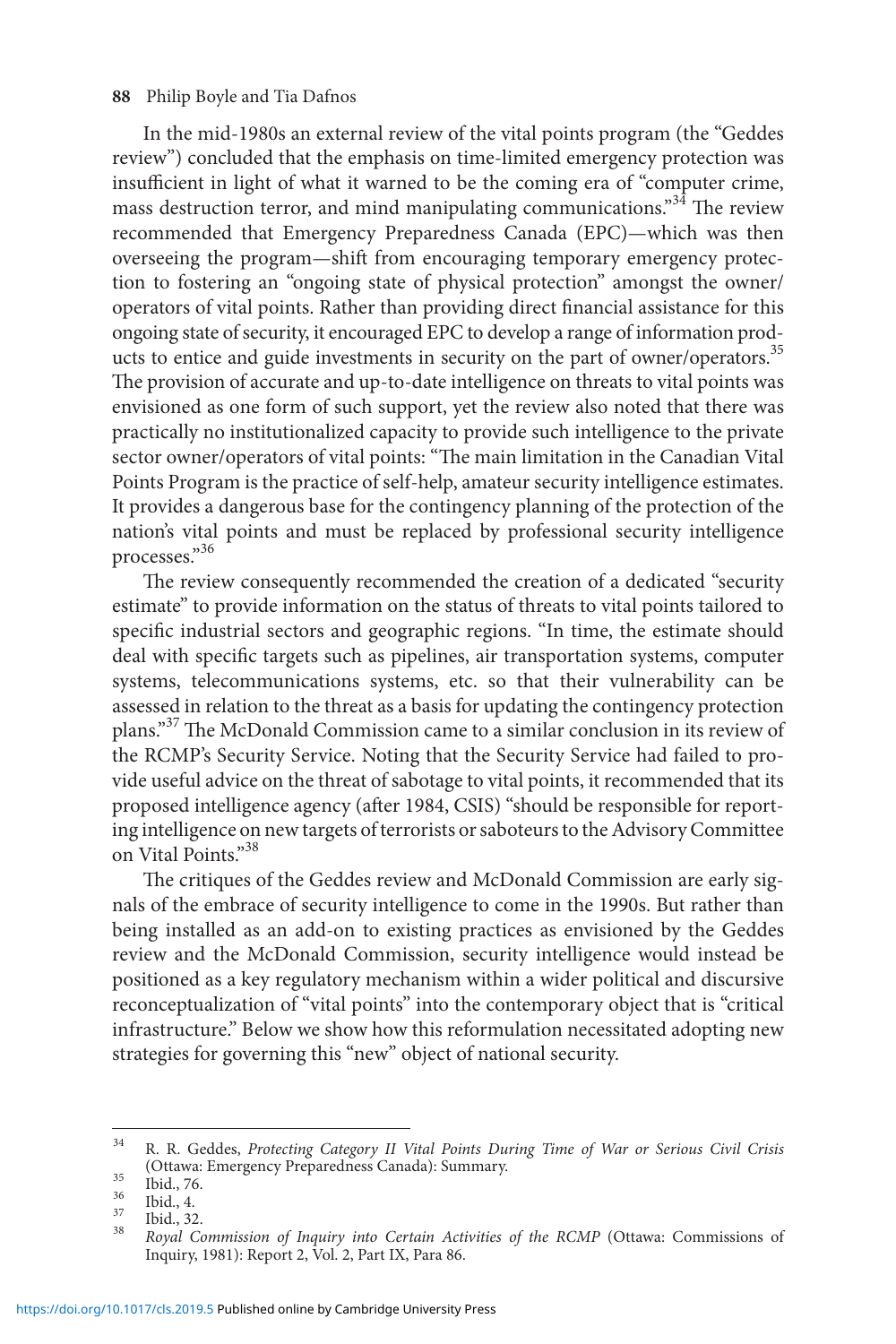## **From Vital Points to Critical Infrastructure**

Before the 1990s, the notion of infrastructure was largely absent from security and political discourses in Canada. The 1994 National Defence White Paper, for example, which set out a range of future security challenges that the Department of National Defense would need to prepare for (such as overpopulation, uncontrolled migration, environmental degradation, and state-sponsored terrorism), makes no mention of domestic infrastructure as a future security priority. Infrastructure is similarly absent from Canada's Security Policy at the time, and from the RCMP's 1994 Guide to Threat and Risk Assessment for Information Technology.

Amongst other countries of the North Atlantic, however, concerns about the extent to which the well-being of the population and governments relied on vital but vulnerable systems were increasingly being articulated through the idea of "critical infrastructure" by the 1990s. Historically, the term "infrastructure" was used by international organizations such as NATO to refer to military installations and assets, and by the World Bank to refer to material works seen as essential to "international development."39 In the 1970s, the term took on wider usage in the context of the "logistics revolution," as global industries adopted principles from the military art of logistics and supply to reconfigure practices into a "just-intime" mode of production and distribution based on "optimized" supply chain management.<sup>40</sup> From there, the term diffused to wider technoscientific and political discourses, where the more specific idea of *critical* infrastructure emerged, particularly in the United States and amongst European countries, as a seemingly generic reference to facilities, systems, networks, and services essential to a nation.<sup>41</sup> At the same time, "critical infrastructure" also served as a useful designation for a constellation of concerns that the complexities and interdependencies of infrastructure systems—driven by population growth, technological advances, and the liberalization of global markets—would compound the effects of infrastructure disruptions to produce catastrophic outcomes for economic systems and, by extension, human populations. These were, of course, not entirely new concerns, but the growth of "just-in-time" logistical economies and the neoliberal diversification of infrastructure ownership from the 1970s onward were seen to accentuate the problem of radical contingency and catastrophic disruption intrinsic to the longstanding problem of systems vulnerability.<sup>42</sup>

Governmental discourse in Canada, however, retained the ontology and epistemology of the vital points program well into the 1990s. Even after the WMA was repealed, emergency planners in EPC concluded that planning for the protection

<sup>&</sup>lt;sup>39</sup> Ashley Carse, "Keyword: Infrastructure. How a Humble French Engineering Term Shaped the Modern World," in *Infrastructures and Social Complexity: A Companion*, ed. P. Harvey, C. Brunn Jensen, and A. Morita (New York: Routledge, 2016), 27.

Jensen, and A. Morita (New York: Routledge, 2016), 27.<br>Independent Cowen, *The Deadly Life of Logistics. Mapping Violence in Global Trade* (Minneapolis:<br>University of Minnesota Press, 2014).

University of Minnesota Press, 2014). <sup>41</sup> See Myriam Dunn Cavelty and Kristian Soby Kristensen, eds., *Securing "the Homeland": Critical* 

*Infrastructure, Risk, and (In)Security* (London and New York: Routledge, 2008). <sup>42</sup> Timothy Pettit, Joseph Fiksel, and Keely Croxton, "Ensuring Supply Chain Resilience: Development of a Conceptual Framework," *Journal of Business Logistics* 31, no. 1 (2010): 1–21; Cowen, *The Deadly Life of Logistics*; Collier and Lakoff, "Vital Systems Security."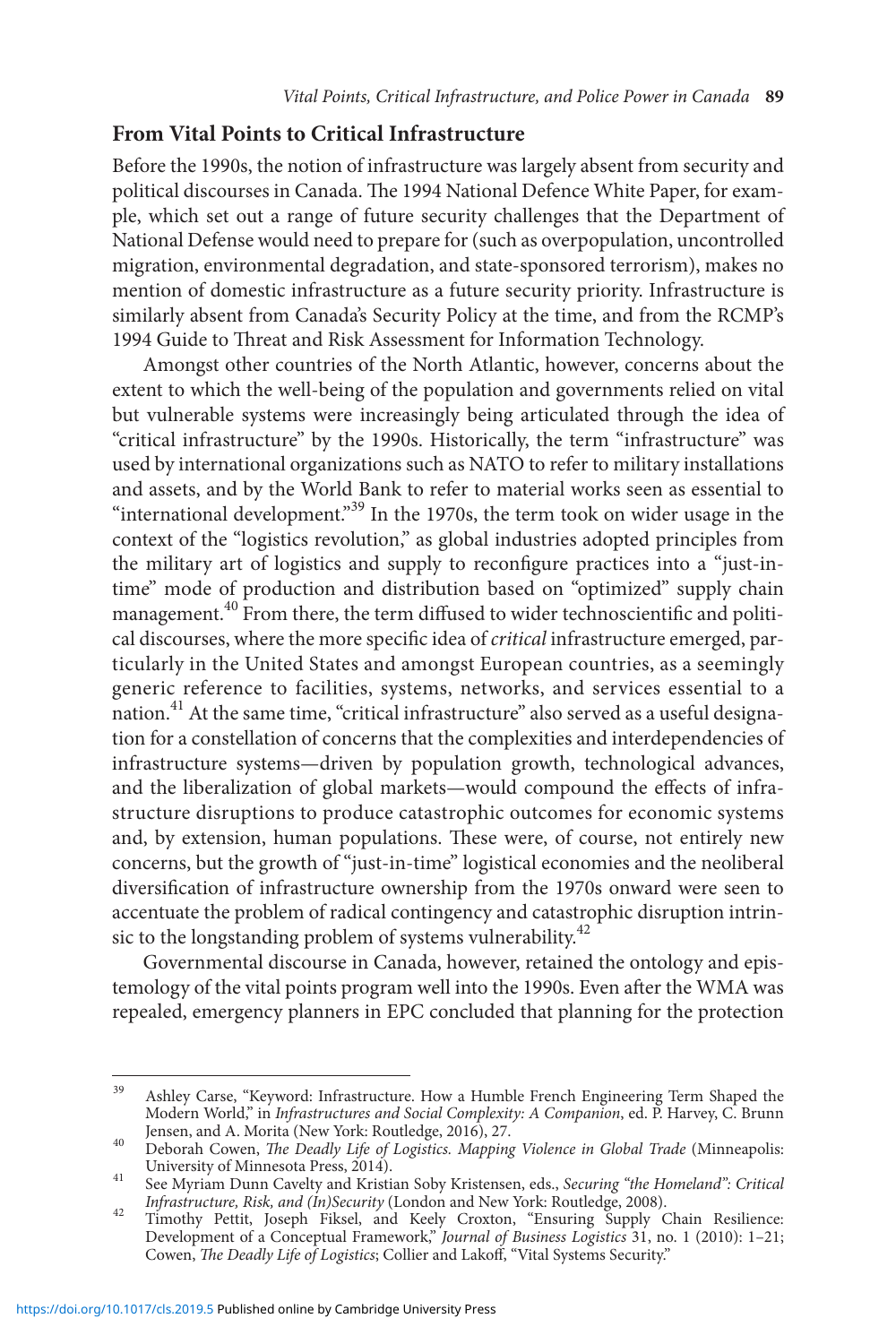of vital points could continue under the *Emergencies Act* of 1988.43 But in the late 1990s and early 2000s, a series of events forced a new understanding of vital systems that necessitated the invention of new strategies of governance, particularly the development of a security intelligence capacity for CI security. By 1996, an unresolved impasse over how to adapt the vital points program to the all-hazards orientation of the *Emergencies Act* effectively ended active work on the program that year.<sup>44</sup> At the same time, the federal government convened the National Contingency Planning Group (NCPG) within the Department of National Defence to assess the readiness of federal departments and major private-sector service providers (e.g., banks, telecoms, electricity providers) to respond to failures in their operations due to the Y2K changeover.<sup>45</sup> Instead of decomposing vital systems into discrete points to be measured, the NCPG adopted the language of "critical infrastructure"—which had recently been identified as a domestic security priority in the United States by the President's Commission on Critical Infrastructure Protection—and set out to gauge interdependencies between infrastructure sectors in order to assess major points of failure in the economic-politicalsocial fabric of the country.<sup>46</sup> After the rollover, the NCPG was renamed the Critical Infrastructure Protection Taskforce (CIPTF), and shortly thereafter, it merged with EPC to form the Office of Critical Infrastructure Protection and Emergency Preparedness (OCIPEP). In the immediate wake of 9/11, the fledging OCIPEP attempted to revive the idea of a master list of CI in Canada, but concerns from industry about ownership and protection of proprietary and confidential data prevented further development of that approach.<sup>47</sup> Instead, OCIPEP built upon the approach pioneered through the experience of Y2K, which centered on creating partnerships with leading owner/operators amongst the six CI sectors it defined. This approach took embryonic form in OCIPEP's *National Critical Infrastructure Assurance Program* (NCIAP), which was further developed by OCIPEP's successor agency, Public Safety Canada, into the current *National Strategy for Critical Infrastructure*.

Space precludes a fuller analysis of the *National Strategy* in this article, but a crucial point to be made about this framework is that it does not derive from the exercise of exceptional emergency power, nor does it seek to install prophylactic enclosures around static objects of protection. Whereas the system of industrial security assembled during the Cold War flowed from the sovereign declaration of a national emergency (war or insurrection) to enable a particular style of temporally-limited governmental intervention (emergency protection), contemporary strategies for governing CI are underpinned by the epistemological understanding

 $^{43}$  David Peters, "Briefing Paper: The Vital Points Program," (2001). Unpublished memo obtained by email from author, April 8, 2016.

email from author, April 8, 2016.<br>
44 Ibid.<br>
45 Interview with former NCPG staff analysts (2), September 14, 2015.<br> *Canada's Critical Infrastructure: An Overview* (Ottawa: National Contingency Planning Group,<br>
1999).

<sup>1999).</sup> <sup>47</sup> *National Critical Infrastructure Assurance Program—Discussion Paper* (Ottawa: Office of Critical Infrastructure Protection and Emergency Preparedness, 2002).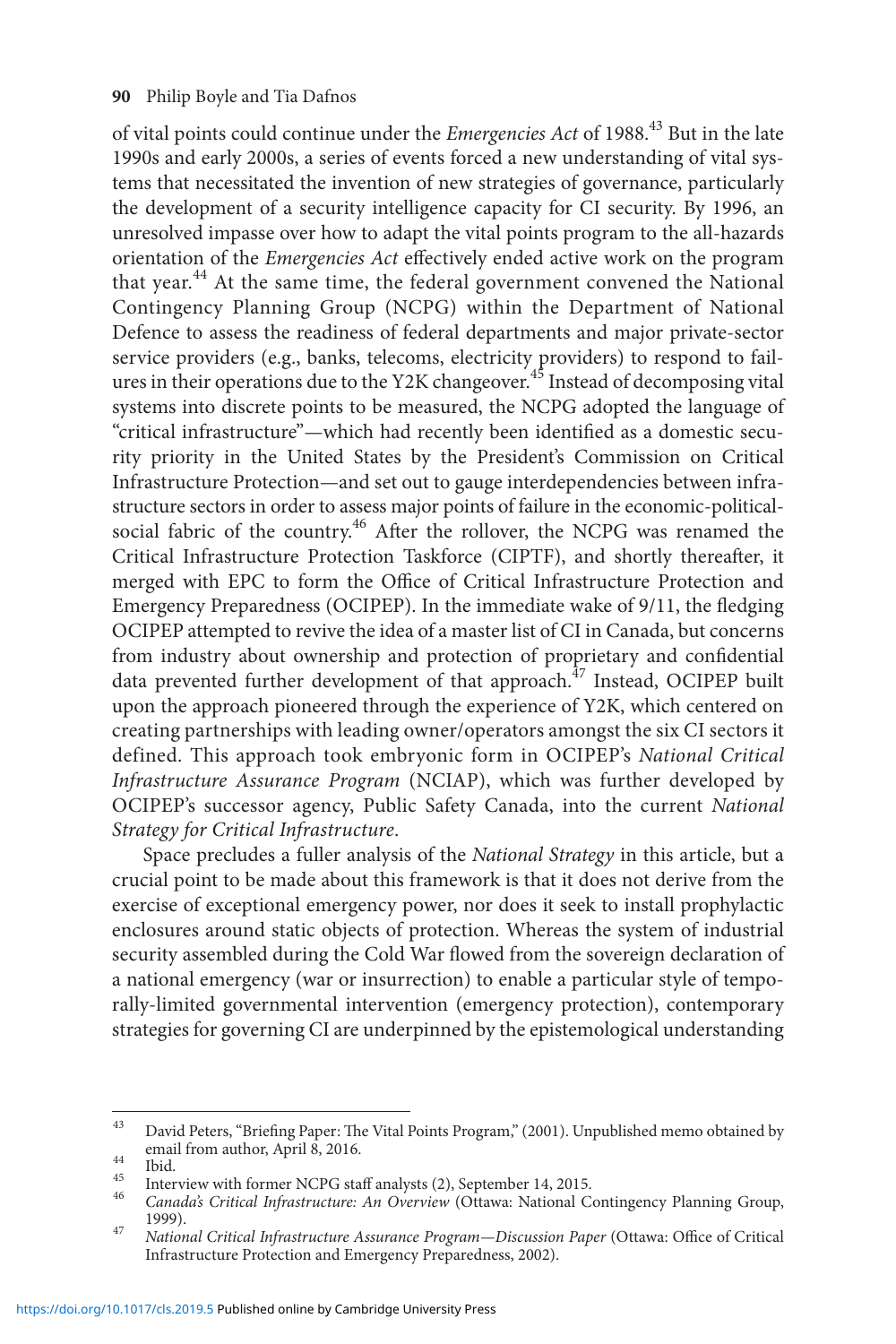of infrastructure disruptions as normal features of complex systems and aim instead to ward off or parry the potential for "self-amplifying irruptive disruption," in which minor disturbances cascade across interlinked systems to produce potentially catastrophic effects.<sup>48</sup> Moreover, and in contrast to the high modernism of the Cold War period in which vital points were discrete entities to be revealed with scientific accuracy, the "new" object of CI is understood to be dense, opaque, and possessing an independent reality accessible only through the pragmatic philosophy of "partnership" and "collaboration" structured around the often-cited statistic that 85% or more of CI systems are privately owned. With this new appreciation of the problem, our contemporary *dispositif* of infrastructure security draws on the "normal" powers and requirements of the *Emergency Preparedness Act* and its successor legislation, the 2007 *Emergency Management Act*, to foster and extend the logic of *resilience* on the part of self-governing owner/operators of CI facilities.<sup>49</sup> The production and distribution of security intelligence is a key mechanism within this *dispositif* of infrastructural resilience, one that functions to gauge risks incubating within the "fine materiality […] of exchange and circulation" so that infrastructure operators may modulate their systems in light of prevailing levels of risk in order to ensure continuity of services rather than react to emergency conditions with temporary protections. Below we sketch out the beginnings and ongoing development of this intelligence capacity within the RCMP and the changes it entails for the exercise of police power in regulating systems vulnerability in Canada.

## **Security Intelligence as Police Power**

In the aftermath of 9/11, the RCMP faced numerous requests from across the federal government about the status of "vital points" in Canada, and the question of whether the program had been officially discontinued or was merely "stagnant" was actively discussed with the RCMP. In October 2001, a five-year, \$500,000/year budget to revitalize the vital points program and bring it into line with the NCIAP was proposed, but by the end of the following year it was clear that the vital points program would not be integrated with the nascent NCIAP; instead, the NCIAP would displace the vital points program entirely. For the RCMP, this presented the necessity of "developing a position on this new initiative" that supported the "broad purpose, scope and mandate" of the NCIAP.<sup>50</sup> In this context, the RCMP established the basis for an in-house intelligence unit dedicated to CI security along the lines envisioned by Geddes and the McDonald Commission more than a decade prior and, in doing so, laid the foundation to rework the mechanisms through which police power is exercised.

Brian Massumi, "National Enterprise Emergency: Steps toward and Ecology of Powers," *Theory*, *Culture & Society* 26, no. 6 (2006): 153-85.

*Culture & Society* 26, no. 6 (2006): 153–85. <sup>49</sup> Boyle and Speed, "From Protection to Coordinated Preparedness; see also Philip J. Boyle, "'Building a Safe and Secure Canada: The Mechanopolitics of Infrastructure," *Resilience: International Policies, Practices, and Discourses* 7, no. 1 (2019): 59–83. <sup>50</sup> Emails pertaining to the Vital Points Program and National Critical Assurance Program, RCMP,

October 2001–December 2002. AI-2016-03427.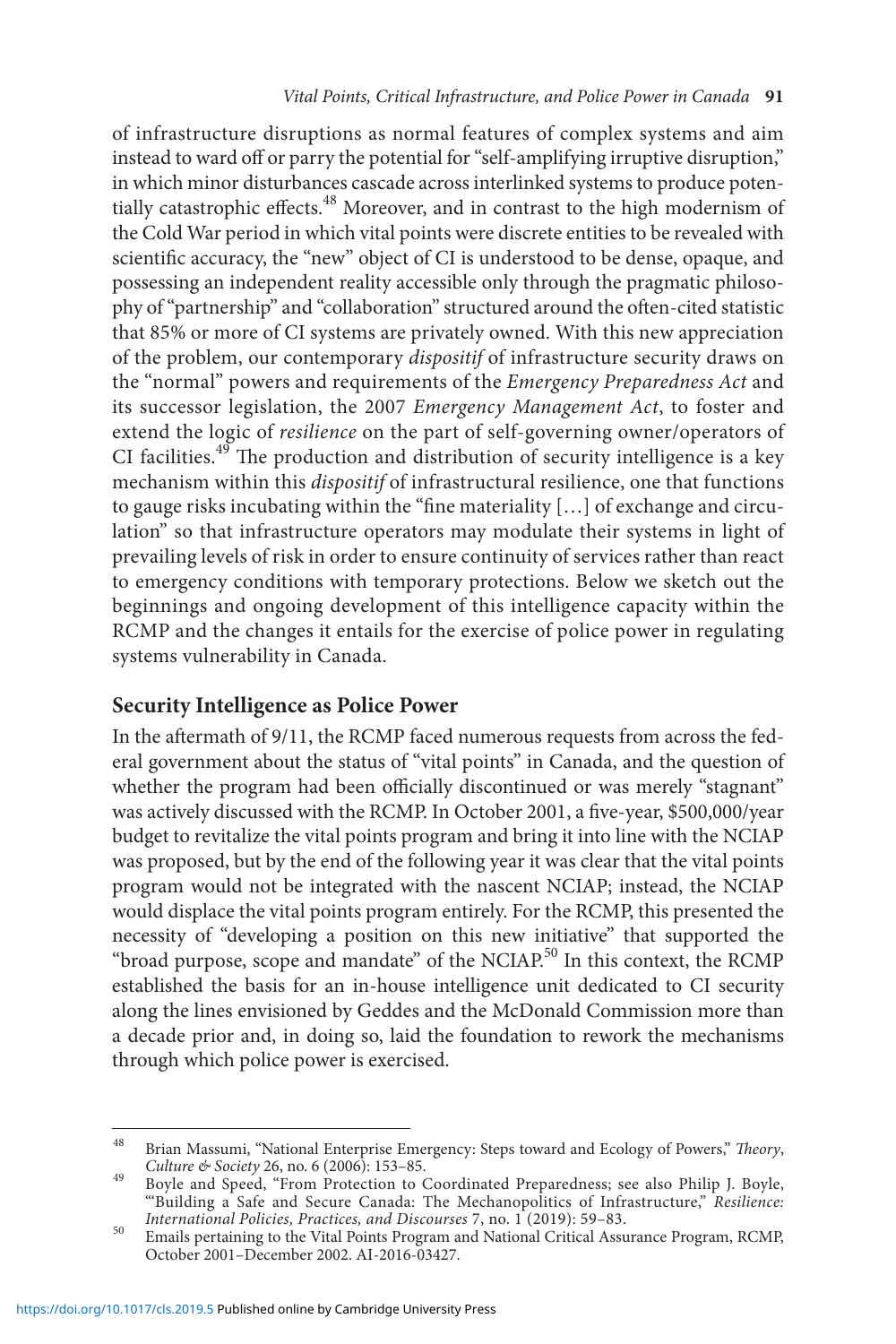The development of an intelligence capacity for infrastructure security originates in the context of the broad push from the federal government to establish relationships with major infrastructure owner-operators in preparation for the Y2K changeover. In this context, the RCMP fashioned a role for itself as a producer and provider of information related to crime prevention and public safety amongst government and private-sector partners.<sup>51</sup> The success of the initiative or lack of major failure attributable to Y2K—fit with the overall embrace of intelligence-led policing by the RCMP and led the force to seek a permanent intelligence unit dedicated to CI. After 9/11, funds made available through the federal Public Safety & Anti-Terrorism initiative allowed the RCMP to establish the Critical Infrastructure Criminal Intelligence section in January 2003.

Housed in the Federal Policing Criminal Operations Branch, the nownamed National Critical Infrastructure Team (NCIT) functions as the hub of a network of intelligence production and exchange specific to threats to CI. Intelligence work is typically considered to be the preserve of the state, and of the "high policing" agencies of the state in particular, but the NCIT is an instance of new "hybrid" or "symbiotic" forms of intelligence work characterized by the integration of private sector security actors within police intelligence units and the two-way exchange of intelligence products.<sup>52</sup> The integration of corporate actors into the NCIT—and, conversely, the integration of the NCIT into the security operations of private corporations—occurs in multiple ways. One is the practice of seconding corporate security officials to work on-site with NCIT analysts for periods of up to a year. In July 2015, the NCIT had two private sector secondments embedded within the NCIT.<sup>53</sup> A second and more longstanding mechanism for brokering CI security intelligence is the NCITs Suspicious Incident Reporting System (SIR), an online information platform developed under the auspices of the federal government's Rail and Urban Security Initiative in 2008. The SIR enables private sector subscribers—typically a senior security staff member or delegate(s) with Level 2 (Secret) security clearance—to report suspicious incidents directly to the NCIT using what are known as Suspicious Incident Reports. In some cases, the NCIT may refer suspicious reports to the police of the jurisdiction for investigation. Analysts in the NCIT also collate anonymized reports with other classified or open sources of information to produce topic- or sector-based assessments that are distributed back to private-sector subscribers as various intelligence products or used in briefings provided by NCIT staff to public or private sector audiences. In July 2015, 140 private companies had full access to submit and receive information through the SIR with an additional

<sup>&</sup>lt;sup>51</sup> Interview with Officer in Charge (1) & staff (5), National Critical Infrastructure Intelligence Team, Royal Canadian Mounted Police. July 8, 2015.

Royal Canadian Mounted Police. July 8, 2015. <sup>52</sup> See Jean-Paul Brodeur, "High Policing and Low Policing: Remarks about the Policing of Political Activities," *Social Problems* 30, no. 5 (1983): 507–20; Peter Gill and Mark Phythian, *Intelligence in*  an Insecure World, 2nd ed. (Cambridge, UK: Polity Press, 2012); Conor O'Reilly and Graham Ellison, "'Eye Spy Private High': Reconceptualizing High Policing Theory," *British Journal of* 

<sup>&</sup>lt;sup>53</sup> Interview with Officer in Charge (1) & staff (5), National Critical Infrastructure Intelligence Team, Royal Canadian Mounted Police. July 8, 2015.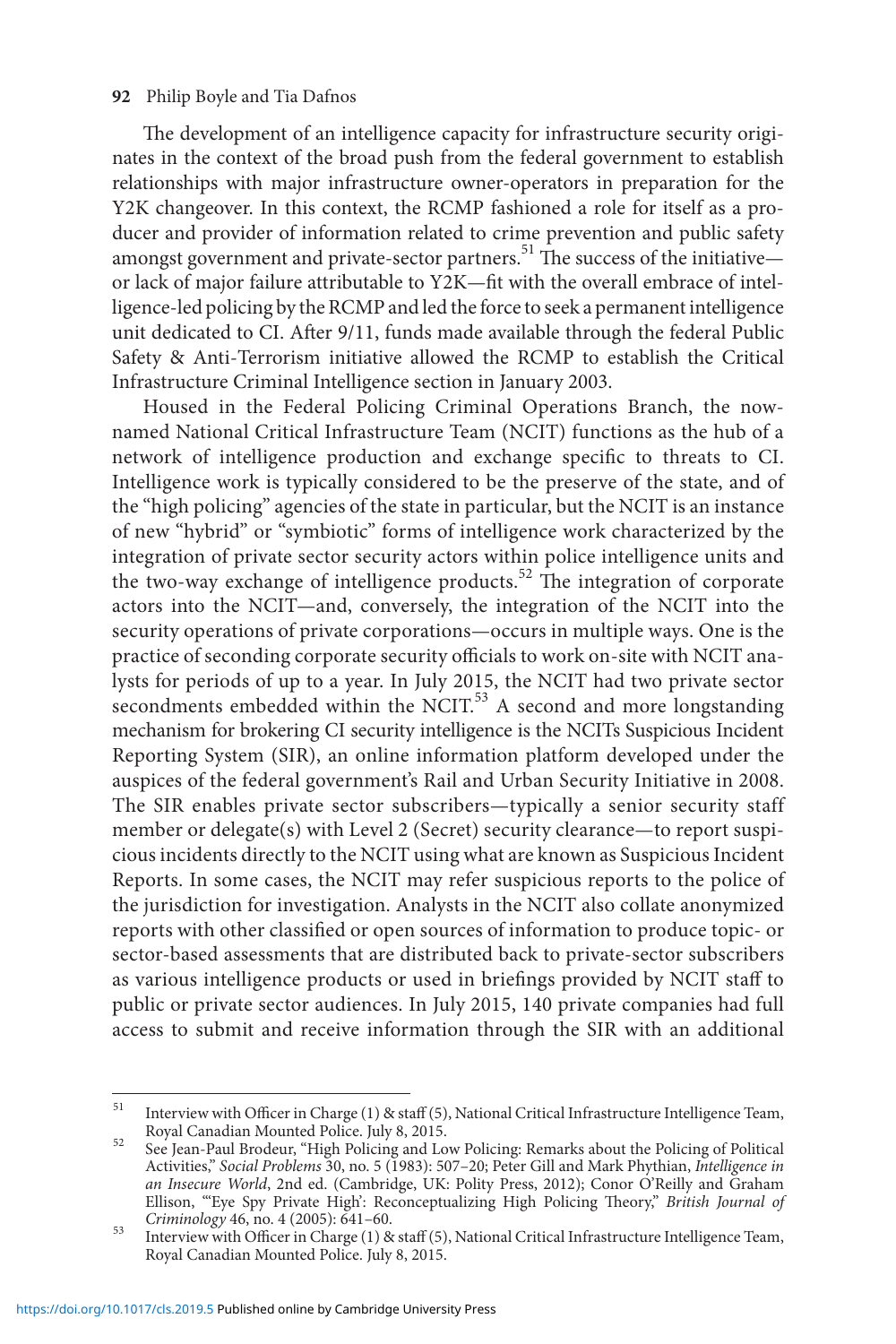seventy approved to submit Suspicious Incident Reports only.<sup>54</sup> Collaborations may also be incident/issue specific. For example, in 2010, NCIT and several RCMP divisions worked directly with CSIS and Enbridge security to formulate "an integrated intelligence production plan" regarding opposition to the company's proposed Northern Gateway pipeline. This plan was to develop "an initial intelligence product that [could] be expanded upon as the Pipeline moves along in its various stages of development.<sup>55</sup> Further, the RCMP also participates in sector-specific network meetings that bring together government officials, owner-operators and other industry stakeholders to discuss matters related to CI.<sup>56</sup>

The NCIT thus engages in a form of intelligence activity that can be understood as "game management" or "intelligence brokerage" that operates by "bringing together otherwise disparate actors, problems and solutions."57 Since 2004, this hybrid intelligence node has been integrated into a wider restructuring of national security responsibilities under the federal National Security Policy (NSP). The NSP fuses the work of national security, law enforcement, and emergency management under the purview of Public Safety Canada and prioritizes enhancing federal intelligence capabilities as part of developing an "integrated security system" for Canada's contemporary security needs. The delegation of emergency management responsibilities to all federal government departments and agencies horizontalizes and expands the security intelligence form of police power. The NSP specifies CI as an object of national security and disruptions to CI as a national security offence, thus integrating these government departments and agencies—which do not have official law enforcement or "security-intelligence" mandates—as essential to auditing and risk-assessing CI. Rather than diluting state power, this reorganization of national security to expand responsibilities for CI risk management across government and the private sector is concomitant with the centralization of authority via the *strategic* role carved out by Public Safety Canada and its enforcement agencies, particularly the RCMP. As noted in an NCIT email, the private energy sector "does not have ready access to criminal intelligence that will identify potential and/or credible criminal threats," making it "incumbent upon the appropriate federal and provincial authorities to share responsibility for the protection of Canada's energy sector."58 As part of the aim of creating an overall intelligence picture amongst stakeholders on threats to national security, Suspicious Incidents Reports submitted to the NCIT are made available in raw form to CSIS as well as shared with Integrated National Security Enforcement Teams (INSET) when necessary.

Importantly, legislative changes brought in support of the NSP in the 2007 *Emergency Management Act* (EMA) also sought to address the reluctance of

<sup>54</sup> Email Communication, Officer in Command, National Critical Infrastructure Team, July 10,

<sup>2015.</sup> <sup>55</sup> RCMP National Security Criminal Investigations, "Enbridge Northern Gateway Pipeline Project—Intelligence Production Meeting," (2010), and "Aug 6th Northern Gateway Project" [Email] (2010). AI-2017-04539.

Formary (2010). Al-2012<br>
Fasternak and Dafnos, "How Does a Settler State...?"<br>
Gill and Pythian, *Intelligence in an Insecure World*, 73.<br>
RCMP National Security Criminal Investigations, [Email] (January 12, 2012). AI-2017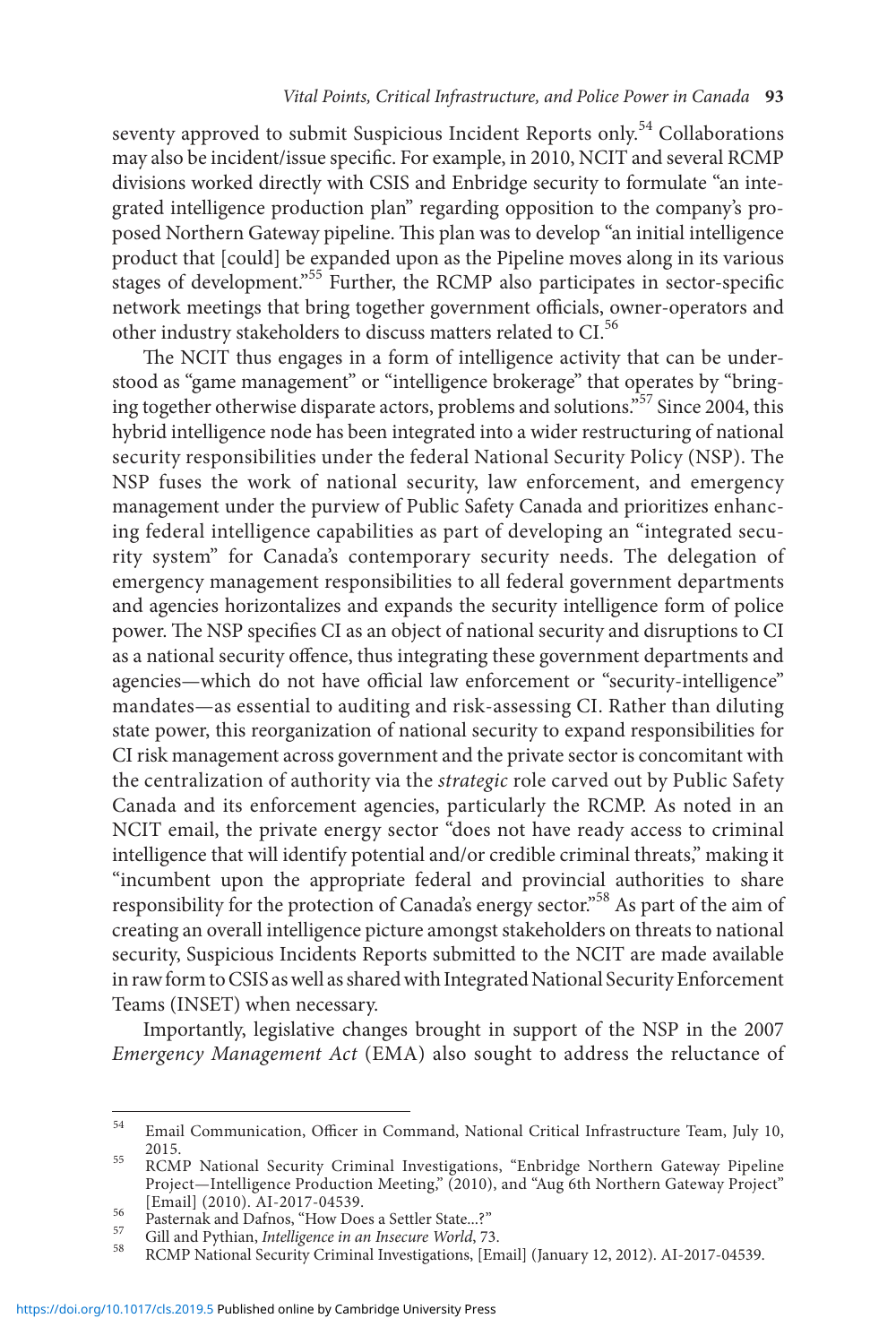private industry to share information with the NCIT and its partners—due to potential risks of legal and regulatory actions by revealing negligence or vulnerabilities, sharing proprietary information with competitors, or negative impacts on consumer and shareholder confidence—by exempting CI-related information from the release requirements of the *Access to Information Act*. Under this exemption, the RCMP or any other federal actor may refuse disclosure of "third party information" relating to "the vulnerability of the third party's buildings or other structures, its networks or systems, including its computer or communications networks or systems, or the methods used to protect any of those buildings, structures, networks or systems." This legal mechanism for secrecy, coupled with the proliferation of formal (e.g., SIR) and informal nodes and circuits of information and intelligence exchange, is aimed at assuring industry partners that information sharing "is not intended to be used to penalize participants."<sup>59</sup> These circuits of security intelligence forged by and in secrecy are quickly becoming "infrastructural" to the very processes of accumulation they secure and continue to proliferate through an expanding understanding of "risk" underlying the problem-space of systems vulnerability.

## **Security Intelligence as Pacification**

The formation of the new and expanding security intelligence networks we have described above is an expression of a deeper ambition to mobilize "risk" as strategy in the governance of systems vulnerability. The idea of "risk" played only a marginal role in the vital points program. Indeed, insofar as risk denotes not only a way of thinking about the future but also a set of mechanisms for calculating it, there was no appreciation of "risk" in governance of vital points at all. Instead, plans to protect vital points derived from the 30,000-foot view of military expectations of the form and scale of future war updated over periods of up to a decade. Today, security intelligence is a foundational mechanism with which the "fine materiality of exchange and circulation" is sifted and sorted, with undesirable elements made amenable to intervention. But the operative form of "risk" at play in this context departs from the calculative practices of insurance valorized as the archetype of risk thinking. Security intelligence, as Gill and Phythian, define it, is inherently about "providing forewarning of threats or potential threats," yet intelligence work is not necessarily, nor even primarily, a calculative practice.<sup>60</sup> Rather, the work of security intelligence is often "prognostic and strategic" in nature, with considerable room for speculation, conjecture, and plain guess-work to exist alongside probabilistic ways of thinking about the future. $61$ 

 $^{59}$  Public Safety Canada, "Critical Infrastructure Information Sharing Framework," (n.d.): 6. A-2015-00258.

A-2015-00258. <sup>60</sup> Gill and Pythian, *Intelligence in an Insecure World*, 19. <sup>61</sup> Steven Hutchinson, "Intelligence, Reason of State and the Art of Governing Risk and Opportunity in Early Modern Europe," *Economy and Society* 43, no. 3 (2014): 370–400; see also Philip Bougen, "Catastrophe Risk," *Economy and Society* 32, no. 2 (2003): 253–74; Stephen Collier, "Enacting Catastrophe: Preparedness, Insurance, Budgetary Rationalization," *Economy and Society* 37, no. 2 (2008): 224–50.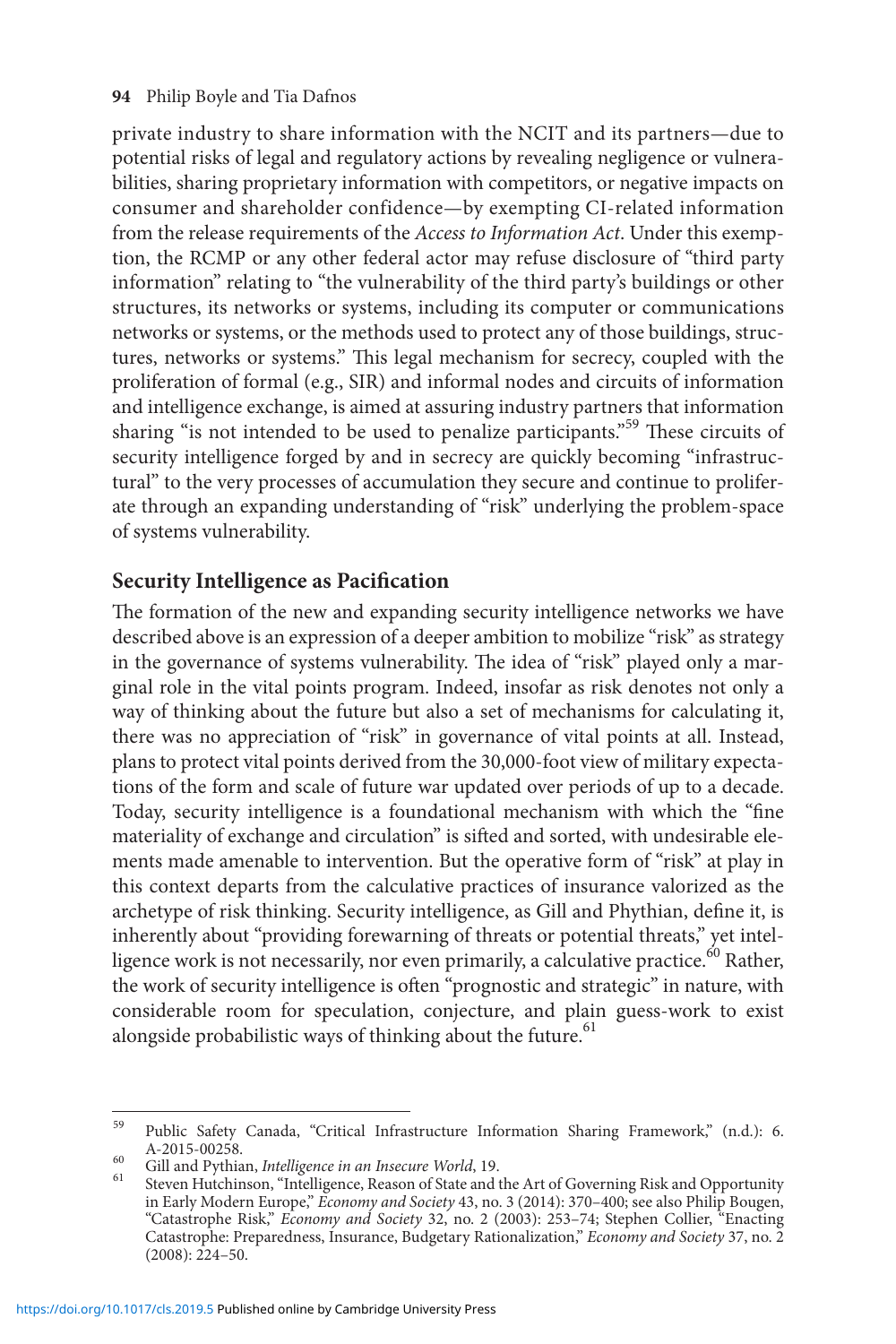Since 9/11, the logics of biopolitical and geopolitical security have tended towards contemplating remote but potentially catastrophic risks rather than those that are merely probable.<sup>62</sup> There is, of course, a longer genealogy of this way of thinking having to do with the threat of nuclear war, though the density and complexity of contemporary vital systems security are seen to harbour the potential for even small-scale disruptions to cascade across multiple systems, and perhaps all systems, with catastrophic effects. A post-9/11 threat analysis conducted by OCIPEP, for example, identifies the need to encourage "robust and flexible mitigation preparedness, and response and recovery plans" amongst public and private operators of CI because of the possibility, "*regardless of how remote* that an event on an equally grand scale might occur again" (emphasis added).<sup>63</sup> In turn, the embrace of worst-case thinking in the governance of CI is driving the expansion of the definitions, nodes, connections, flows, and scope of the security intelligence apparatus we have described above. Importantly, the form and content of this intelligence work is also being shaped by the securitizing moves of private industry to define what "counts" as CI and the sources of disruption to CI networks. The relay of Suspicious Incident Reports, for example, is not simply a technical way of conveying information. They are also performative speech acts that configure the materiality of CI by making claims for some circulatory elements and systems to be recognized as more important than others and thus in need of specialized care.<sup>64</sup> Paralleling this is the discursive work of "threat entrepreneurs," such as senior intelligence officials, corporate security officials, or risk and insurance industry representatives, who circulate between public and private spheres and construct broadly shared understandings of the multiplicity of "non-traditional" threats facing CI today.<sup>65</sup>

The definition of a "vital point" derived from the needs of war, but over the last two decades, the confluence of worst-case thinking and the definitional work of private sector "partners" in CI security are shaping the elastic notion of CI around the material instruments and impetuses of capital accumulation. Both understandings of vital systems are biopolitical in the sense that war and capital accumulation are closely-linked activities that can be undertaken or justified in terms of the well-being of a population. The shift in governmental strategies we have examined are thus not a matter of CI security "becoming biopolitical" at some recent point in time. Instead, this shift is significant for the different sources of biopolitical danger they diagnose. If the framing of vital points as a problem of waging industrial war necessitated the invention of a system for "differentiating inside a territory between what is important and what is not" in order to protect those elements from external enemies thought to have *infiltrated* the population,

<sup>62</sup> Louise Amoore, "Security and the Incalculable," *Security Dialogue* 45, no. 5 (2014): 423–39; Philip J. Boyle and Kevin D. Haggerty, "Planning for the Worst: Risk, Uncertainty, and the Olympic Games," The British Journal of Sociology 63, no. 2 (2012): 241-59.

Games, The British Journal of Canada, *Threats to Canada's Critical Infrastructure* (Ottawa: Office of Critical Infrastructure Protection and Emergency Preparedness, 2003).

Claudia Aradau, "Security That Matters: Critical Infrastructure and Objects of Protection,"<br>Security Dialogue 41, no. 5 (2010): 491–514.

<sup>&</sup>lt;sup>65</sup> Monaghan and Walby, "Surveillance and Environmental Movements."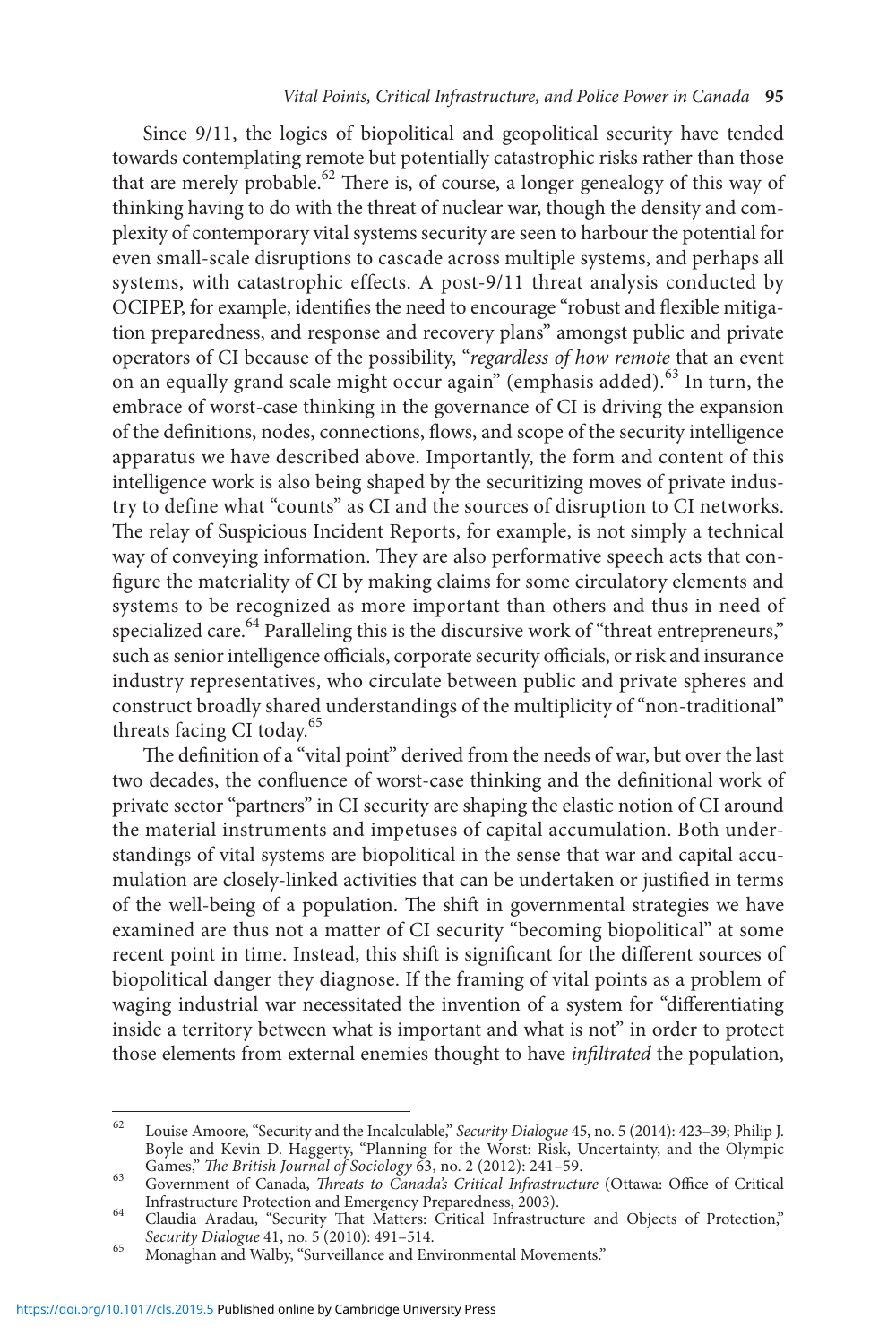the reframing of CI as the foundations of our (liberal) way of life has given rise to a security regime that targets the population *itself* for harbouring sources of malicious disruption to CI.66 Contemporary strategies of infrastructure security are of course attuned to non-malicious sources of disruptions—weather, industrial accidents, and so on—but the extent to which elements of the population itself present threats to CI demands strategies of pacification ranging from passive monitoring of "suspect" or "threatening" populations to coercive, pre-emptive force to suppress the disruptive potential they hold for the logistical efficiency of the contemporary economic and political order.

This pacification work is most visible in relation to Indigenous peoples' assertions of jurisdiction, particularly in the context of resource extraction in Canada. The emergence of CI as the object of national security and Canada's economic prioritization of increasing extractive industries creates a context in which Indigenous self-determination and environmentalism have become sources of national security concern. Within our contemporary *dispositif* of infrastructure resilience, Indigenous communities, groups, and individuals are construed as national security concerns in this context in two ways: first, where physical CI is located on or near First Nations, Inuit, or Métis communities, and second, when assertion of their rights and jurisdiction creates uncertainties for governments and corporations, thus jeopardizing current and possible future bases of accumulation. In 2007, the RCMP formed an Aboriginal Joint Intelligence Group (JIG) to gather information and "produce and disseminate intelligence concerning conflict and issues associated with Aboriginal communities."<sup>67</sup> External contributors to, and recipients of, the JIG's intelligence included CSIS, other government departments and law enforcement agencies, and energy sector partners. One key area of concern for the JIG was "tension against critical infrastructure" stemming from blockades and impacts on "energy sector development."<sup>68</sup> Although officially disbanded in November 2009, the JIG's security intelligence work in relation to CI and Indigenous communities has been diffused through the channels anchored by the NCIT.<sup>69</sup> Whether through legal challenges or direct actions such as blockades, Indigenous peoples' exercises of jurisdiction can directly and indirectly disrupt existing circulations through these infrastructures and prospects for future projects.<sup>70</sup>

The surveillance of Indigenous peoples and political movements is nothing new; what is distinct is how it expands substantively and temporally in ways that are legitimated by the primary objective of eliminating obstacles to accumulation to open up and expand the desirable circulations of supply chains. As an NCIT intelligence assessment distributed to industry partners notes, "it is often difficult to justify in the court of public opinion, conducting criminal investigations associated to the noble

<sup>66</sup> Didier Bigo, "Protection: Security, Territory, and Population," in *The Politics of Protection. Sites of Insecurity and Political Agency*, ed. Jef Huysmans, Andrew Dobson, and Raia Prokhovnik

<sup>(</sup>London and New York: Routledge, 2006), 84–100.<br>67 RCMP, "RCMP Criminal Intelligence. Aboriginal Joint Intelligence Group. Aboriginal % Communities, Issues, Events and Concerns 2009/10" (2009): 5. A-2011-06291.<br>
RCMP, "NAPS 2009 POWPM", [deck] (2009): 2. GA-3951-3-03434/11.<br>
Dafnos et al., "Surveillance and the Colonial Dream."<br>
Pasternak and Dafnos, "H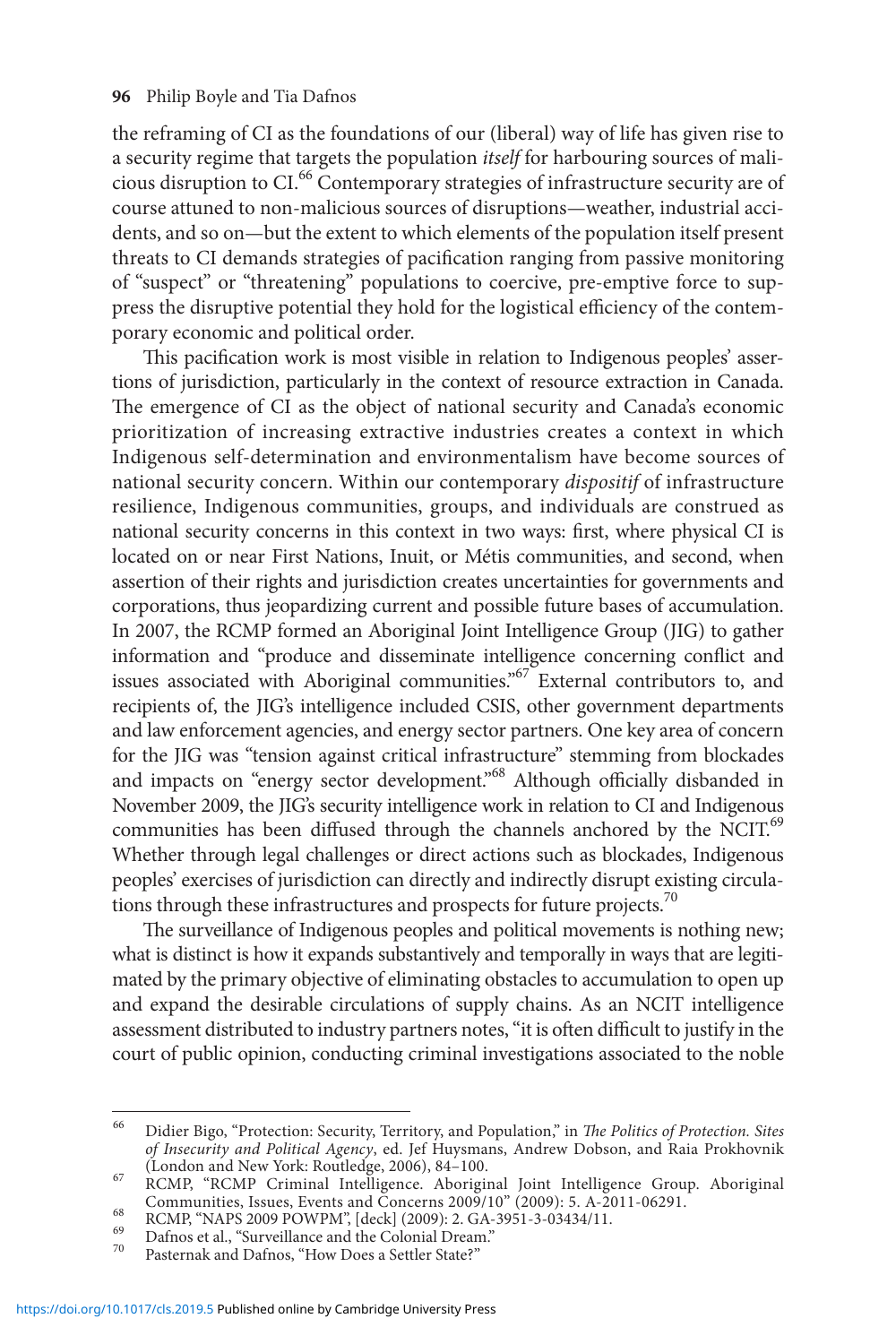cause of protecting the global environment.<sup> $71$ </sup> The centering of CI disruption as a matter of national security provides a justification. Similarly, while intelligence reports frequently note the historical lack of violence or criminal offences in Indigenous peoples' protests, the enduring *potential* for infrastructure disruption provides the rationale for extensive monitoring of Indigenous movements by a complex of government departments—including, notably, Indigenous Affairs and Northern Development Canada—as part of their CI and emergency management responsibilities.<sup>72</sup> The NCIT plays a crucial role in this surveillance, whether in relation to Indigenous self-determination or other "suspect" populations, by cataloguing the activities of "Aboriginal extremists," "non-violent criminal activists,"<sup>73</sup> suspected Jihadists, eco-terrorist groups, as well as typologies of advances in "extremist tradecraft" (such as using drones or Google Earth for aerial surveillance of targets) in the intelligence products it circulates to its public and private clients to inform the security plans of owner/operators or coercive intervention by other state actors. In these products, we can see that the seemingly archaic strategy of list-making that is quintessential of police power is not displaced by contemporary strategies of infrastructure preparedness but reconstituted within the RCMP's intelligence apparatus as a mechanism for sifting amongst circulations that are to be valued for collective life and indexing those that pose a threat to the "normal worlds of transnational capitalism" in the pacification project that is CI security.<sup>74</sup>

# **Conclusion**

In this article, we have examined the historical conditions of how security intelligence came to be embraced as a logistical strategy for governing the problem of systems vulnerability in Canada. As we have shown, the system of emergency powers in place in Canada in the middle of the twentieth century enabled the governance of systems vulnerability to take a particular form during the Cold War that was concerned mainly with developing localized archipelagos of physical protection to be implemented during war. Amid the exponentially expanding infrastructural milieu and accelerated by the logistical and digital revolutions and the repeal of the WMA in 1988, critical infrastructure was constituted in the 1990s as a "new" security object of concern to be governed without explicit recourse to exceptional sovereign power. In this context, the RCMP fashioned a new role for itself as a broker of security intelligence about threats to infrastructure systems "incubating within the present" rather than inspector and advisor of specific security arrangements.<sup>75</sup>

<sup>&</sup>lt;sup>71</sup> RCMP National Security Criminal Investigations, "Environmental Criminal Extremism and Canada's Energy Sector" (2011): 8. A-2013-01509.

<sup>&</sup>lt;sup>72</sup> Dafnos et al., "Surveillance and the Colonial Dream"; Dafnos, "Pacification of Indigenous Struggles in Canada"; Tia Dafnos, "The Enduring Settler-Colonial Emergency: Indian Affairs and Contemporary Emergency Management in Canada," *Settler Colonial Studies* (2018) DOI:

[<sup>10.1080/2201473</sup>X.2018.1491157.](https://doi.org/10.1080/2201473X.2018.1491157) <sup>73</sup> RCMP National Security Criminal Investigations, "Environmental Criminal Extremism and

Canada's Energy Sector" (2011): 8. A-2013-01509.<br><sup>74</sup> Allen Feldman, "Securocratic Wars of Public Safety," *Interventions* 6, no. 3 (2004): 330–350.<br><sup>75</sup> Ben Anderson, "Preemption, Precaution, Preparedness: Anticipatory Ac *Progress in Human Geography* 34, no. 6 (2010): 777–98.